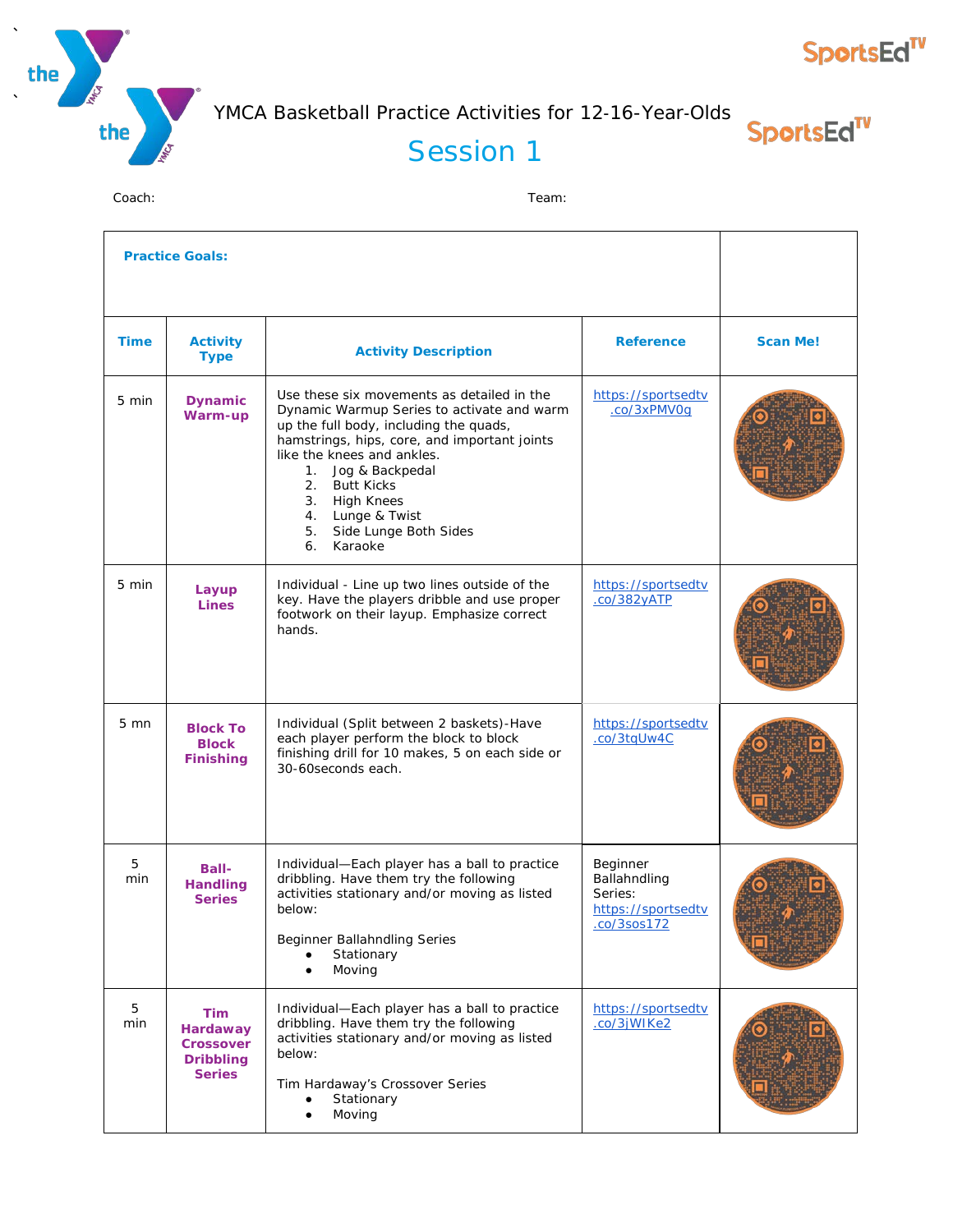| 5 min     | <b>Change of</b><br>Pace<br><b>Chase</b><br><b>Down</b>          | Individual-Players line up across the<br>baseline, arms distance or more apart; on a<br>signal, they begin dribbling down the court.<br>Players stop and catch the ball quickly on a<br>signal. Repeat this exercise three times in<br>short intervals (20, 30, and 45 seconds). Half-<br>court or full-court option.                                                                                                                                      | https://sportsedtv<br>.co/3yRF4R5 |  |
|-----------|------------------------------------------------------------------|------------------------------------------------------------------------------------------------------------------------------------------------------------------------------------------------------------------------------------------------------------------------------------------------------------------------------------------------------------------------------------------------------------------------------------------------------------|-----------------------------------|--|
| 5 min     | <b>Triangle</b><br><b>Rebound</b><br><b>Outlet</b>               | Groups of three-Player $O_1$ shoots the<br>basketball, guarded by $X_3$ . $X_3$ rebounds the<br>shot and makes a strong outlet pass to O2. As<br>soon as 1 takes the shot, he or she moves<br>quickly to play defense on 2. Player 1 then<br>rebounds 2's shot and makes an outlet pass to<br>X <sub>3</sub> . After 2 takes the shot, he or she plays<br>defense on X <sub>3</sub> . The players continue the<br>process for the duration of the warm-up. |                                   |  |
| 10<br>min | <b>The Box</b><br><b>Drill For</b><br><b>Posts</b>               | (TO BE DONE WHILE GUARDS ARE DOING<br><b>COMBO MOVES)</b><br>Individual-Have the players line up under the<br>basket and pass the ball to themselves at the<br>elbow completing each of the following<br>moves:<br>Drop Step & drive<br>Reverse Pivot & Shoot<br>$\bullet$<br>Reverse Pivot, Shot Fake & drive<br>baseline/middle                                                                                                                          | https://sportsedtv<br>.co/3jWVL8M |  |
|           | Combo<br><b>Moves</b><br><b>Facing The</b><br><b>Basket</b>      | (TO BE DONE WHILE POSTS ARE DOING<br>THE BOX DRILL)<br>Individual-This drill focuses on adding a<br>second move to combine with your initial<br>move. Have your players line up at halfcourt,<br>attack the cones and complete the following<br>combo moves with a layup or jumpshot finish.<br>Double cross<br>Crossover + Through The Legs (Killer<br>$\bullet$<br>Crossover)<br>Through The Legs + Behind The Back                                      | https://sportsedtv<br>.co/3nvWY9I |  |
| 5<br>min  | <b>Spot</b><br><b>Shooting</b><br><b>For</b><br><b>Beginners</b> | Pairs-Partners practice shooting around the<br>key or at select spots. They keep track of the<br>number of baskets made.                                                                                                                                                                                                                                                                                                                                   | https://sportsedtv<br>.co/3m5FKP5 |  |
| 5<br>min  | <b>Dribble</b><br><b>Pull Up</b><br><b>Shooting</b>              | Individual - Set up cones around the key,<br>mid-range or 3pt line depending on difficulty.<br>Have your players attack each cone with 2-3<br>dribbles and pull up to shoot. Players should<br>start in a line at a designated spot on the<br>court.                                                                                                                                                                                                       | https://sportsedtv<br>.co/3m5sFp8 |  |
| 5 min     | Slide -<br><b>Backpedal</b><br><b>Square</b><br><b>Drill</b>     | The defensive slide & backpedal square drill is<br>a foundational drill made for basketball<br>players to improve their defensive footwork<br>and develop sound defensive habits. In this<br>drill players will utilize the sprint, defensive<br>slide, backpedal, and most importantly,<br>change of direction and change of pace to<br>complete the sequence. This drill should be<br>practiced by players of all levels and ages. To                    | https://sportsedtv<br>.co/3ALbCwD |  |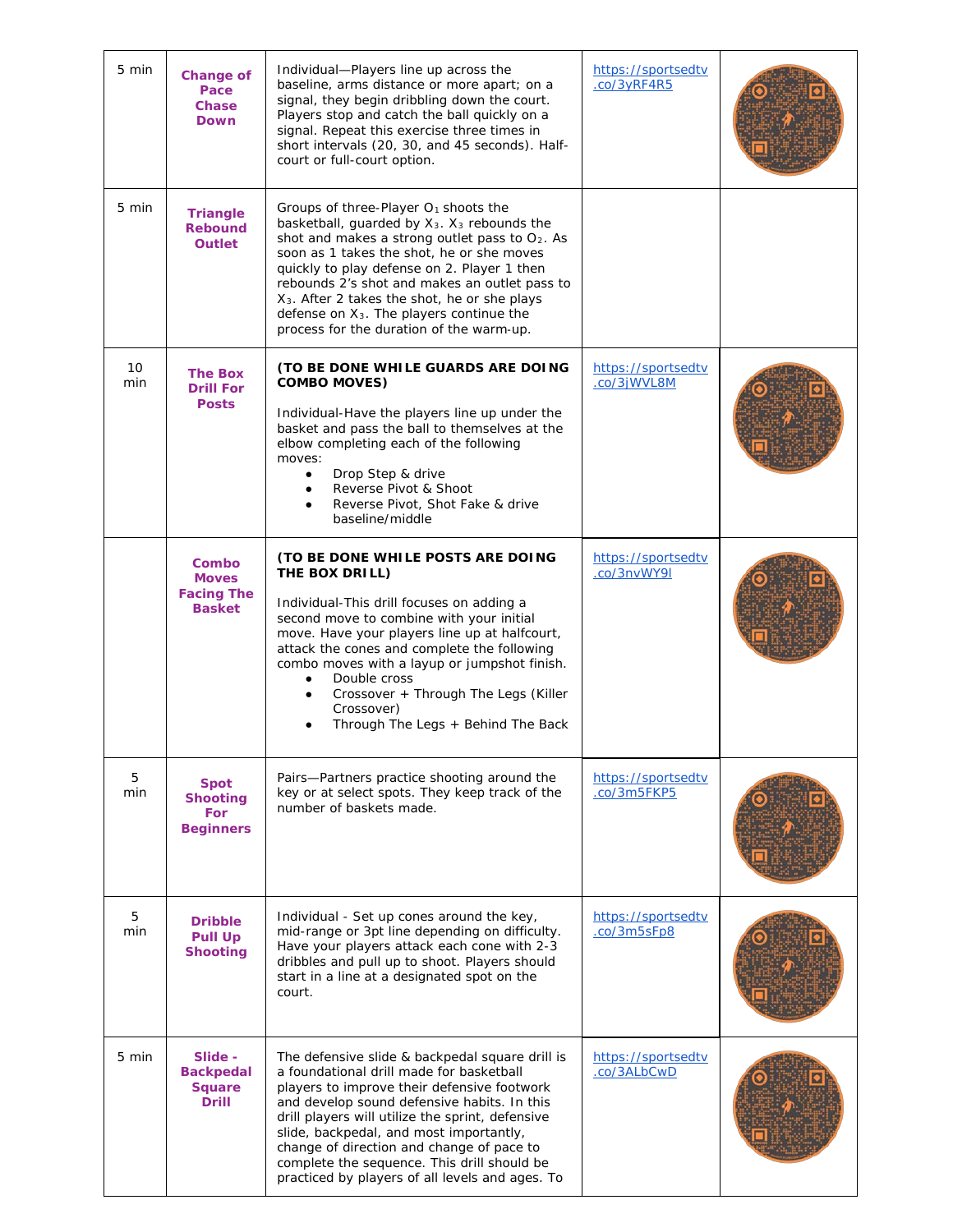|                        |                                             | advance this drill, incorporate a faster pace or<br>go for longer amounts of time.                                                                                                                                                                                                                                                                                                                                                                                                    |                                   |  |
|------------------------|---------------------------------------------|---------------------------------------------------------------------------------------------------------------------------------------------------------------------------------------------------------------------------------------------------------------------------------------------------------------------------------------------------------------------------------------------------------------------------------------------------------------------------------------|-----------------------------------|--|
| 10 <sup>°</sup><br>min | <b>How To</b><br><b>Close Out</b>           | Individual-Also known as the star drill. Set up<br>cones around the 3pt line. After teaching<br>proper close out stance on each side, have<br>your players in one line under the basket.<br>They will sprint out to each cone to close out<br>the imaginary defender and backpedal to the<br>basket before sprinting toward the next cone.<br>Emphasize communication, footwork and<br>stance.<br>Advance by adding players instead of the<br>cones and going live on a coaches call. | https://sportsedtv<br>.co/3AJYJTm |  |
| 10<br>min              | <b>Passing</b><br>Game                      | Play 2 v 2 half-court games. Players must<br>complete at least three passes before<br>shooting. They receive one point for three<br>consecutive passes, and two points for every<br>field goal.                                                                                                                                                                                                                                                                                       |                                   |  |
| 10<br>min              | <b>Passing</b><br>Game -<br>5v <sub>5</sub> | Play 5v5 full court scrimmage. Players must<br>complete at least (3, 4, 5 ect.) passes before<br>shooting. They receive one point for three<br>consecutive passes, and two points for every<br>field goal.                                                                                                                                                                                                                                                                            |                                   |  |
| 90<br>min              | <b>TOTAL</b><br><b>TIME</b>                 |                                                                                                                                                                                                                                                                                                                                                                                                                                                                                       |                                   |  |

| <b>Notes:</b> |  |
|---------------|--|
|               |  |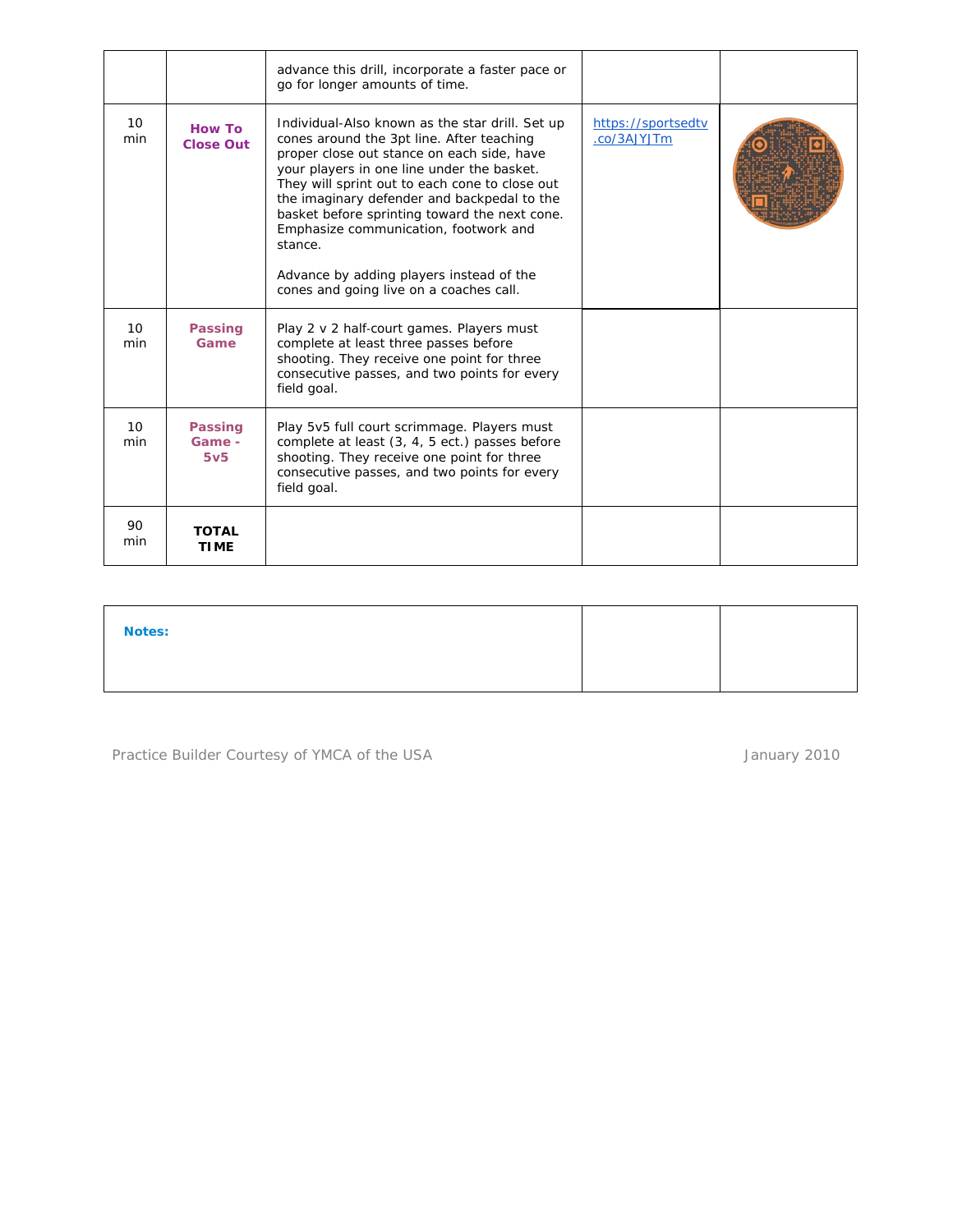



SportsEd<sup>TV</sup>

#### Session 2

| <b>Practice Goals:</b> |                                                    |                                                                                                                                                                                                                                                                                                                                                                              |                                          |                 |
|------------------------|----------------------------------------------------|------------------------------------------------------------------------------------------------------------------------------------------------------------------------------------------------------------------------------------------------------------------------------------------------------------------------------------------------------------------------------|------------------------------------------|-----------------|
| <b>Time</b>            | <b>Activity</b><br><b>Type</b>                     | <b>Activity Description</b>                                                                                                                                                                                                                                                                                                                                                  | <b>Reference</b>                         | <b>Scan Me!</b> |
| 5 min                  | <b>Dynamic</b><br>Warm-up                          | Use these six movements as detailed in the<br>Dynamic Warmup Series to activate and warm<br>up the full body, including the quads,<br>hamstrings, hips, core, and important joints<br>like the knees and ankles.<br>1. Jog & Backpedal<br>2.<br><b>Butt Kicks</b><br>3. High Knees<br>4. Lunge & Twist<br>5. Side Lunge Both Sides<br>Karaoke<br>6.                          | https://sportsedtv<br>.co/3xPMV0q        |                 |
| 10<br>min              | Layup<br><b>Lines</b>                              | Individual - Line up two lines outside of the<br>key. Have the players dribble and use proper<br>footwork on their layup. Emphasize correct<br>hands.                                                                                                                                                                                                                        | https://sportsedtv<br>.co/382yATP        |                 |
|                        | <b>How To</b><br><b>Power</b><br>Layup             | <b>CONTINUE FROM LAYUP LINES: The</b><br>purpose of a power layup is to add more<br>power throughout your body in order to<br>absorb the defense while still maintaining<br>body control and control of the basketball. In<br>a power layup, the player leaves the ground<br>with both feet, exploding to the basket, rather<br>than off of one foot as per a regular layup. | https://sportsedtv<br>.co/3yVpTGH        |                 |
|                        | <b>How To Do</b><br><b>The Euro</b><br><b>Step</b> | <b>CONTINUE FROM LAYUP LINES: Instruct</b><br>first, then have your players complete euro<br>steps in layup lines.                                                                                                                                                                                                                                                           | https://sportsedtv<br><u>.co/3BVRBEi</u> |                 |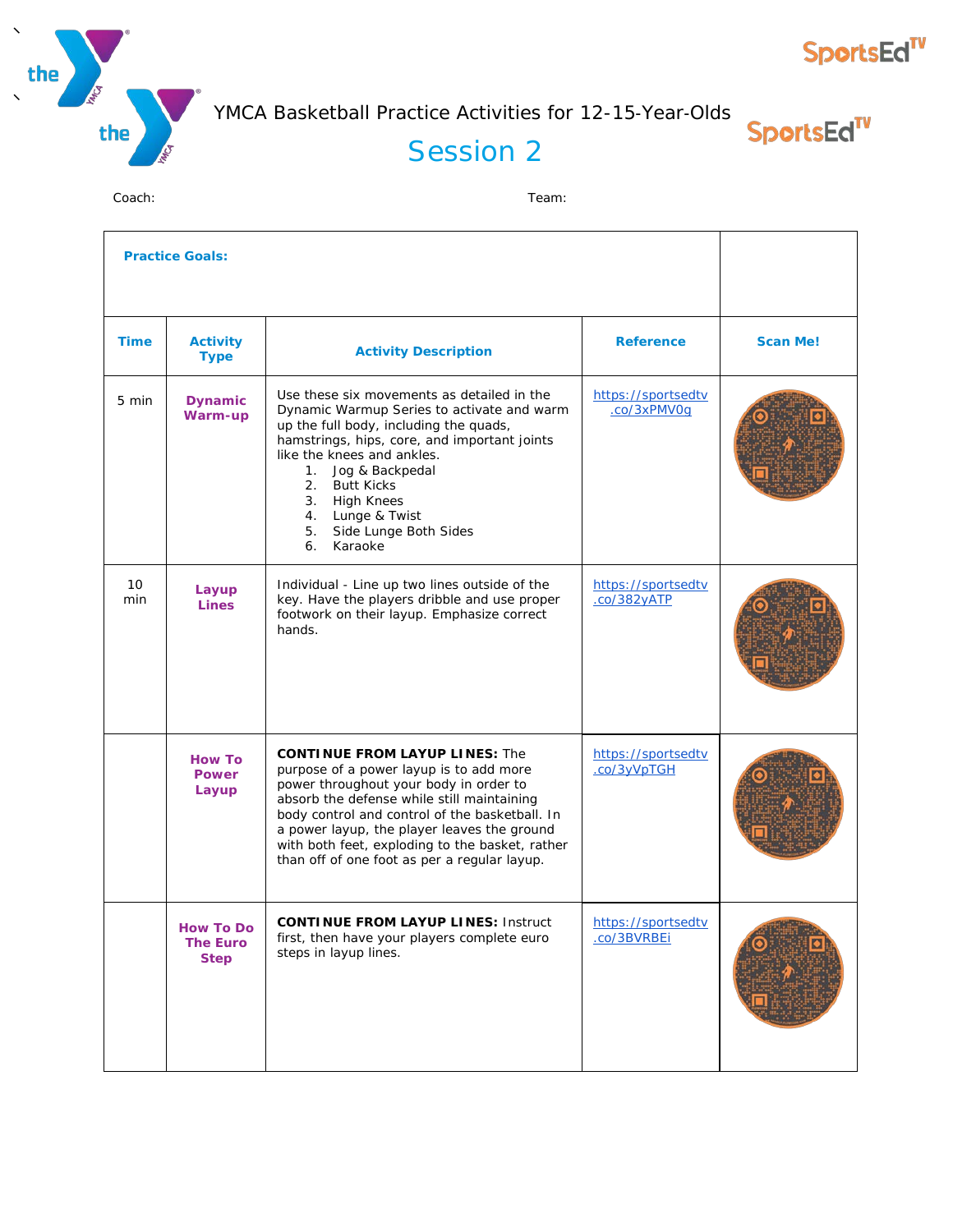| 5 min     | <b>The Tip</b><br><b>Drill</b>                                 | Individual (Split between 2 baskets)-Have<br>players complete each variation of the tip drill<br>with a finish for time or makes. The wall can<br>be used as a modification.<br>Single hand each side<br>5 right, 5 Left same side<br>Alternate Hands Each Side                                                                                                                                                                                                                                                                      | https://sportsedtv<br>.co/3jZf0P3 |  |
|-----------|----------------------------------------------------------------|--------------------------------------------------------------------------------------------------------------------------------------------------------------------------------------------------------------------------------------------------------------------------------------------------------------------------------------------------------------------------------------------------------------------------------------------------------------------------------------------------------------------------------------|-----------------------------------|--|
| 5 min     | <b>Two Ball</b><br><b>Partner</b><br><b>Dribbling</b>          | This drill requires two balls and two players.<br>Two ball partner dribbling intends to improve<br>overall ballhandling and passing off the<br>dribble. During this drill, focus on emphasizing<br>each dribble move and sending a crisp pass to<br>your partner.                                                                                                                                                                                                                                                                    | https://sportsedtv<br>.co/3DUHtxr |  |
| 10<br>min | <b>The Mirror</b><br><b>Drill</b>                              | Pairs-First, the pairs start stationary for a<br>proper defensive stance warmup for about 2<br>minutes. Then the pairs begin gradually<br>dribbling faster in a ZIGZAG. The offensive<br>player changes speed and directions, while<br>the defender reacts to the moves. The players<br>move down the length of floor, and then<br>switch roles.                                                                                                                                                                                     | https://sportsedtv<br>.co/3jYABpq |  |
| 5<br>min  | <b>Hop Form</b><br><b>Shooting</b>                             | Individual/Pairs: In this drill, the player will<br>use a hop motion to simulate basic foot<br>movements experienced in a live game.<br>During the hop form shooting drill you want to<br>focus on landing in a balanced stance, and<br>shooting your shot straight up and down with<br>a full follow through.<br>Repeat 2, 4, 6, 8, 10x, times on each foot<br>before switching players. If multiple hoops are<br>available, spread players out in pairs/threes.<br>If not, line up behind the 3 point line.                        | https://sportsedtv<br>.co/3DedmAm |  |
| 5<br>min  | Curl<br><b>Progressio</b><br>n Drill                           | Individual-The purpose of this drill is to<br>establish and improve footwork and shooting<br>skills when the defender is trailing.<br>For this drill, you'll need three cones and a<br>passer, players line up under the basket to<br>one side. Each player should focus on having<br>their hands in a shot ready position and<br>calling for the ball. Each player should plant<br>with their inside foot and shoot straight up<br>and down. Progress this drill by curling around<br>the cone farther and farther from the basket. | https://sportsedtv<br>.co/3snL2a1 |  |
| 10<br>min | Level 1<br><b>Shooting</b><br><b>Off The</b><br><b>Dribble</b> | Individual-In this drill, players will learn how<br>to string together several basketball<br>combination dribbling moves to improve your<br>shooting off the dribble.<br>Set up cones beyond the 3pt line and have<br>your players dribble through them - finishing<br>with a layup or jumpshot. Increase difficulty of<br>moves to progress drill.                                                                                                                                                                                  | https://sportsedtv<br>.co/3xU8e0F |  |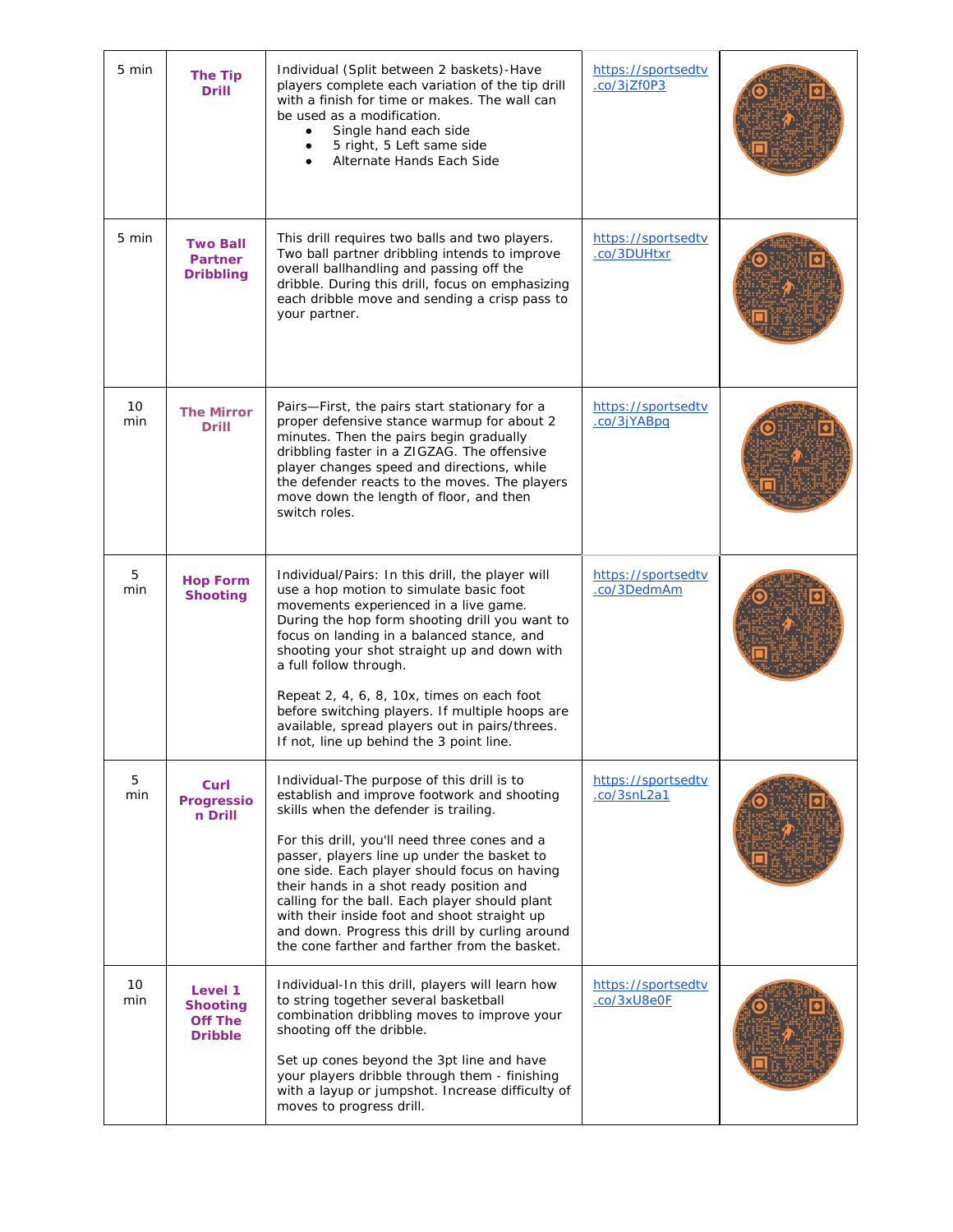| 5<br>min   | <b>Improve</b><br>Your<br><b>Defensive</b><br><b>Stance</b> | Individual--Have your players line up in the<br>corner of the court, explain the proper<br>defensive stance and have your players roll a<br>ball along the line, zigzag throughout the<br>court, or on various lines of the court to keep<br>proper positioning.                                                                                                                                                                                                                                              | https://sportsedtv<br>$.$ co/2UpJ64 $c$ |  |
|------------|-------------------------------------------------------------|---------------------------------------------------------------------------------------------------------------------------------------------------------------------------------------------------------------------------------------------------------------------------------------------------------------------------------------------------------------------------------------------------------------------------------------------------------------------------------------------------------------|-----------------------------------------|--|
| 10<br>min  | <b>How To</b><br>Set A<br><b>Screen</b>                     | Screens are used by players to get open for a<br>shot, drive, dribble or pass. In this drill, we<br>review how to set on-ball screens and the<br>different screens players can set for their<br>teammate handling the ball.<br>First, have everyone complete each the screen<br>without defense and add a defender when the<br>team is ready.                                                                                                                                                                 | https://sportsedtv<br>.co/3mquzRb       |  |
| 10<br>min  | <b>How To</b><br><b>Defend A</b><br><b>Screen</b>           | In this drill, the coach teaches the methods of<br>defending a ball screen. All methods are used<br>to prevent a specific move by the offense,<br>specifically the shot and the drive to the<br>basket.<br>Rotate all players in and out of four positions,<br>two offense and two defense. Review<br>How to go over a screen<br>How to go under a screen                                                                                                                                                     | https://sportsedtv<br>.co/3sJLYFU       |  |
| 10<br>min  | <b>Defending</b><br><b>The</b><br><b>Screen</b><br>Game     | Play 3 v 3 games, 2 coaches on offense can<br>be subbed for players if necessary. Begin by<br>playing in slower motion, using a cooperative<br>to active defense. Offensive players execute<br>on-the-ball screens. Defensive players must<br>fight through the screen and stay with their<br>opponents; they transition into playing<br>competitive defense. They attempt to keep<br>the offense from getting a good shot. The<br>player-coaches evaluate defenders' abilities in<br>getting around screens. |                                         |  |
| 10<br>min  | Defending<br>the Screen<br>$-5v5$                           | Play 5v5. Offensive players execute on-the-<br>ball screens. Defensive players must fight<br>through the screen and stay with their<br>opponents; they transition into playing<br>competitive defense. They attempt to keep<br>the offense from getting a good shot. The<br>player-coaches evaluate defenders' abilities in<br>getting around screens.                                                                                                                                                        |                                         |  |
| 100<br>min | <b>TOTAL TIME</b>                                           |                                                                                                                                                                                                                                                                                                                                                                                                                                                                                                               |                                         |  |

| <b>Notes:</b> |  |  |
|---------------|--|--|
|               |  |  |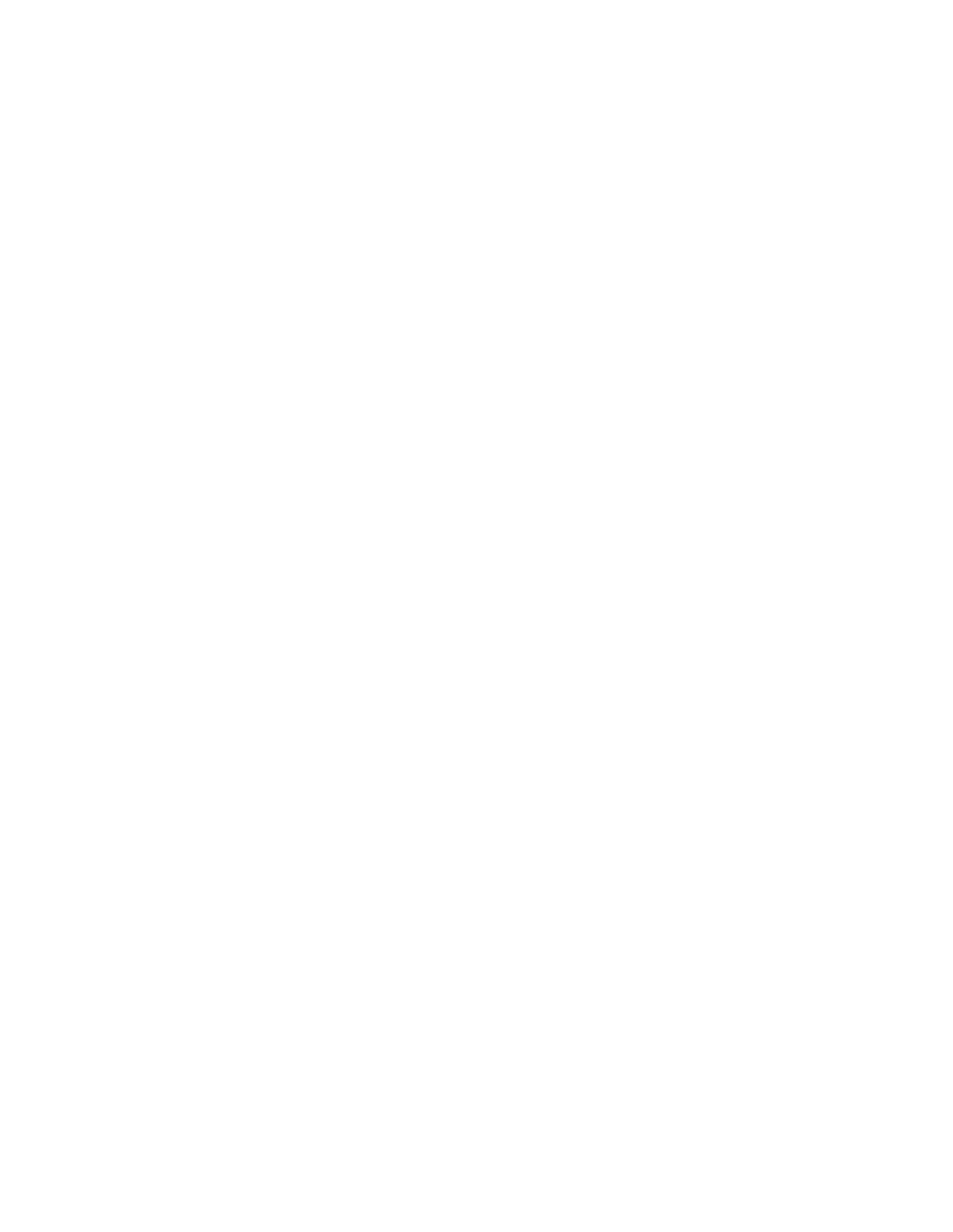

# **SportsEd<sup>TV</sup>**

YMCA Basketball Practice Activities for 12-16‐Year‐Olds

SportsEd<sup>TV</sup>

# Session 3

|             | <b>Practice Goals:</b>                                                      |                                                                                                                                                                                                                                                                                                                                                                    |                                   |                 |  |
|-------------|-----------------------------------------------------------------------------|--------------------------------------------------------------------------------------------------------------------------------------------------------------------------------------------------------------------------------------------------------------------------------------------------------------------------------------------------------------------|-----------------------------------|-----------------|--|
| <b>Time</b> | <b>Activity</b><br><b>Type</b>                                              | <b>Activity Description</b>                                                                                                                                                                                                                                                                                                                                        | <b>Reference</b>                  | <b>Scan Me!</b> |  |
| 5 min       | <b>Dynamic</b><br>Warm-up                                                   | Use these six movements as detailed in the<br>Dynamic Warmup Series to activate and warm<br>up the full body, including the quads,<br>hamstrings, hips, core, and important joints<br>like the knees and ankles.<br>$1_{\cdot}$<br>Jog & Backpedal<br>2.<br><b>Butt Kicks</b><br>3. High Knees<br>4. Lunge & Twist<br>Side Lunge Both Sides<br>5.<br>Karaoke<br>6. | https://sportsedtv<br>.co/3xPMV0q |                 |  |
| 5 min       | Layup<br><b>Lines</b>                                                       | Individual - Line up two lines outside of the<br>key. Have the players dribble and use proper<br>footwork on their layup. Emphasize correct<br>hands.                                                                                                                                                                                                              | https://sportsedtv<br>.co/382yATP |                 |  |
| 5 min       | <b>Kyrie</b><br><b>Irving</b><br><b>Mikan Drill</b>                         | Individual-Kyrie Irving uses the basis of the<br>Mikan Drill to practice other finishes around<br>the basket. Have your players make 10<br>layups, 5 on each side for each different<br>finish.<br>Regular Layups<br>$\bullet$<br>Finger Roll<br>Hook Shot<br>Euro Step                                                                                            | https://sportsedtv<br>.co/3A0u5VQ |                 |  |
| 5 min       | <b>Two Ball</b><br><b>Dribbling</b><br>Series Ft.<br>Tim<br><b>Hardaway</b> | The two-ball dribbling series is a great warm-<br>up and drill for basketball players looking to<br>improve their ball-handling. In this drill, you'll<br>go through four two-ball dribbling variations<br>that will help improve your ball control, weak-<br>hand dribbling, and overall coordination when<br>handling the basketball.                            | https://sportsedtv<br>.co/2X6zP2f |                 |  |
| 5 min       | <b>Tight</b><br><b>Dribbling</b><br><b>Series</b>                           | Individual: The focus of this drill is to dribble<br>the ball tight to the body through the cones,<br>which will help warmup and improve your<br>ballhandling skills. Have players complete<br>moves at their ability at each cone and finish<br>with a layup or jumpshot.                                                                                         | https://sportsedtv<br>.co/3zbpAr7 |                 |  |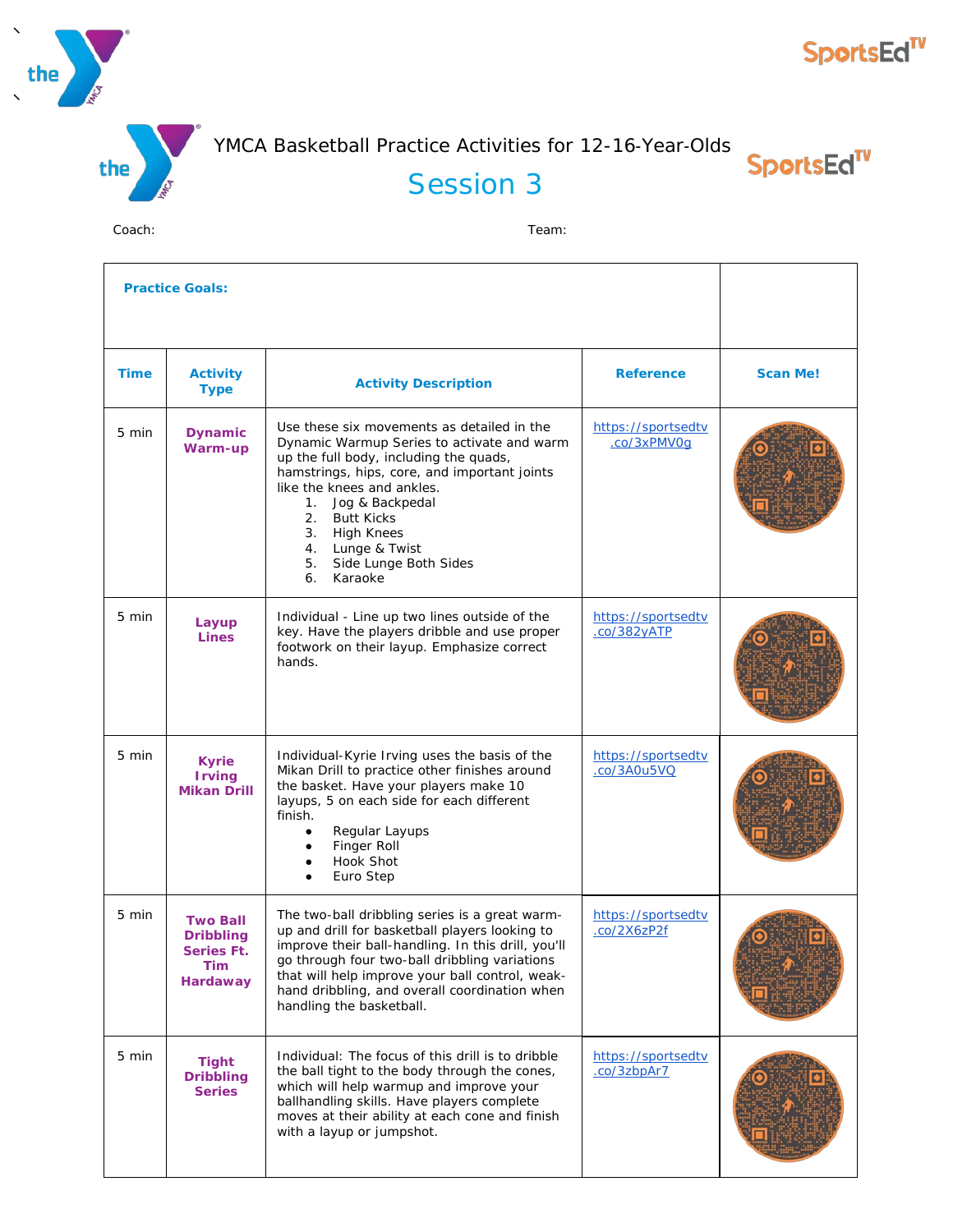| 5 min     | <b>Floater</b><br><b>Runner</b><br><b>Finishing</b> | Individual: Have players line up on either wing<br>or above the three point line. In this drill we<br>are emphasizing shooting the ball higher over<br>the defender to avoid an offensive foul.                                                                                                                                                                                              | https://sportsedtv<br>.co/3B8wwFY        |  |
|-----------|-----------------------------------------------------|----------------------------------------------------------------------------------------------------------------------------------------------------------------------------------------------------------------------------------------------------------------------------------------------------------------------------------------------------------------------------------------------|------------------------------------------|--|
| 10<br>min | <b>Post</b><br><b>Moves</b>                         | (SPLIT GUARDS & POSTS - GUARDS WORK)<br>ON DROP STEP DRIBBLE)<br>Have your post players practice the following<br>moves with or without defense, on both sides,<br>in both directions (middle/baseline)<br>Drop step w/o dribble<br>$\bullet$<br>Fake & drop step dribble<br>Dribble reverse<br>Up & Under                                                                                   | https://sportsedtv<br>.co/2YAIVVf        |  |
|           | <b>How To</b><br><b>Drop Step</b><br><b>Dribble</b> | (SPLIT GUARDS & POSTS - POSTS WORK ON<br>POST MOVES)<br>Pairs (Offense/Defense)-Line up on either<br>wing and have one player on offense and<br>another on defense. Have your players work<br>on the drop step dribble and finish with a<br>layup. Rotate players in on offense then<br>defense, before heading to the back of the<br>line.                                                  | https://sportsedtv<br>.co/3yYlh1E        |  |
| 10<br>min | <b>Give and</b><br>Go<br><b>Shooting</b>            | Individual-The give and go is often one of the<br>first passing motions taught to players by<br>coaches at the beginning level. In this video,<br>SportsEdTV Executive Director, Mark<br>Strickland, will review how to teach the give<br>and go to youth players.<br>Placement options:<br><b>Halfcourt Wing</b><br>1.<br><b>Halfcourt Center</b><br>2.<br>3.<br><b>Baseline</b>            | https://sportsedtv<br>.co/3xRHspE        |  |
| 10<br>min | <b>Offensive</b><br>Cuts                            | Individual - Players line up under the basket<br>and step onto the court when it is their turn to<br>perform cut. Players make a cut and either<br>take a jump shot or layup.<br>V cuts<br>L Cuts                                                                                                                                                                                            | https://sportsedtv<br><u>.co/3jUmToU</u> |  |
| 10<br>min | <b>Offensive</b><br>Cuts -<br>2 v 1                 | Play 2 v 1 half-court games with cooperative<br>to active defenders. Another player serves as<br>coach. The offense practices the give-and-go<br>three times, using L-cuts or V-cuts toward the<br>basket; then players rotate                                                                                                                                                               |                                          |  |
| 15<br>min | <b>Offensive</b><br>Cuts -<br>$3v$ 3                | Play 3 v 3 half-court games. Teams must<br>make at least two passes before taking a shot.<br>Shots must be within five feet of the basket.<br>Offensive players pass and cut to the basket,<br>presenting a target if they're open. If they<br>receive the ball as they're cutting to the<br>basket, they shoot.<br>Give the offense an extra point if they use the<br>give-and-go to score. |                                          |  |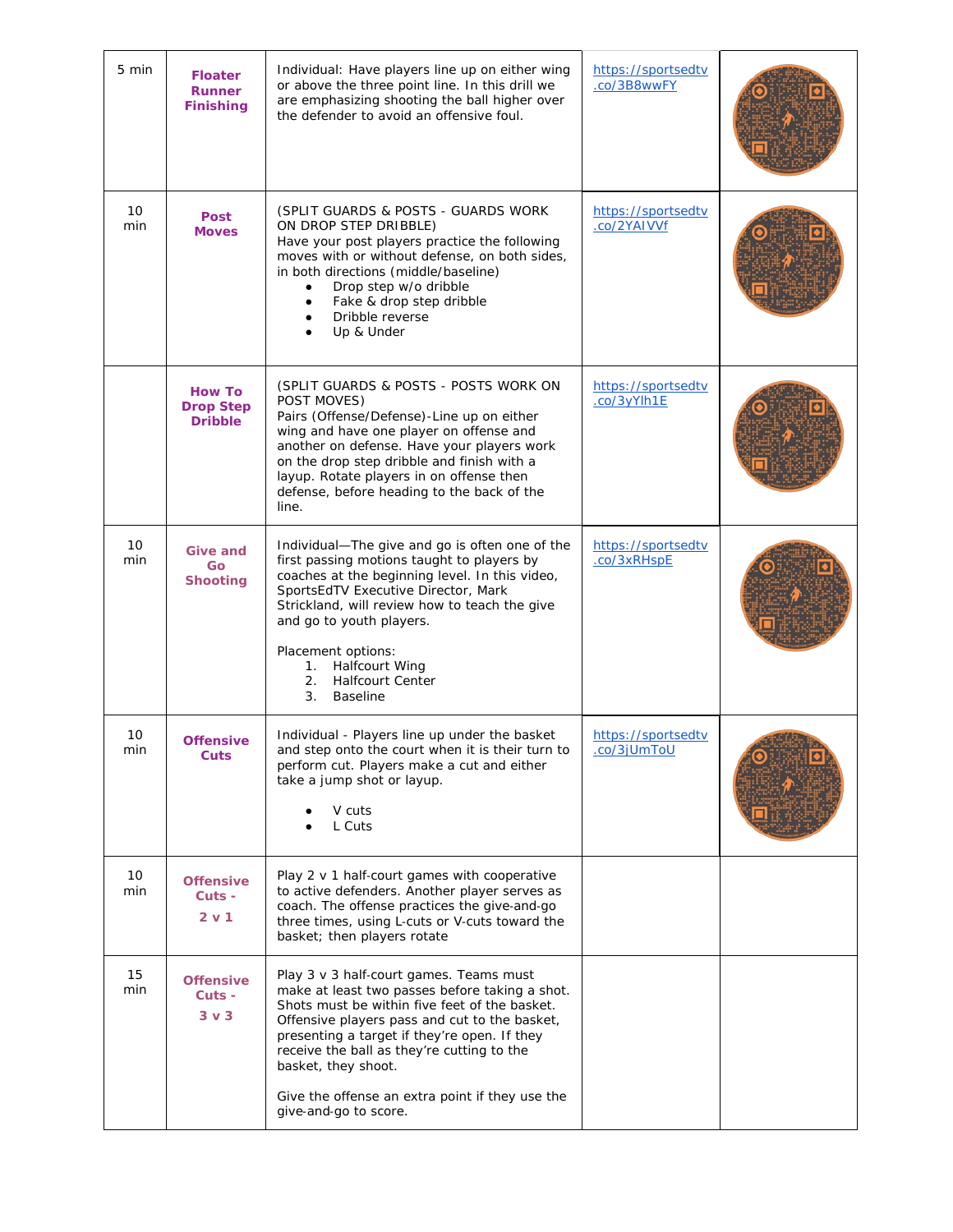| 15<br>min  | Free<br><b>Throw</b><br><b>Series</b> | Team: This free throw series will teach players<br>everything they need to know about free<br>throws. Take time to review and teach proper<br>court placement and responsibilities in each<br>position.<br>How to shoot free throws<br>Free Throw Rebounding Roles:<br>Guards<br>Free Throw Rebounding Roles: Posts<br>$\bullet$<br>Have each player make 10 free<br>throws | How To Shoot<br>Free Throws:<br>https://sportsedtv<br>.com/sport/baske<br>tball-<br>instructional-<br>videos/how-to-<br>shoot-free-<br>throws-male<br>Roles - Guards:<br>https://sportsedtv<br>.com/sport/baske<br>tball-<br>instructional-<br>videos/free-<br>throw-<br>rebounding-roles-<br>quards<br>Roles - Posts:<br>https://sportsedtv<br>.com/sport/baske<br>tball-<br>instructional-<br>videos/free-<br>throw-<br>rebounding-roles-<br>posts |  |
|------------|---------------------------------------|-----------------------------------------------------------------------------------------------------------------------------------------------------------------------------------------------------------------------------------------------------------------------------------------------------------------------------------------------------------------------------|------------------------------------------------------------------------------------------------------------------------------------------------------------------------------------------------------------------------------------------------------------------------------------------------------------------------------------------------------------------------------------------------------------------------------------------------------|--|
| 100<br>min | <b>TOTAL TIME</b>                     |                                                                                                                                                                                                                                                                                                                                                                             |                                                                                                                                                                                                                                                                                                                                                                                                                                                      |  |

| <b>Notes:</b> |  |
|---------------|--|
|               |  |

Practice Builder Courtesy of YMCA of the USA and the USA and the USA state of the USA and the USA and the USA state of the USA state of the USA state of the USA state of the USA state of the USA state of the USA state of t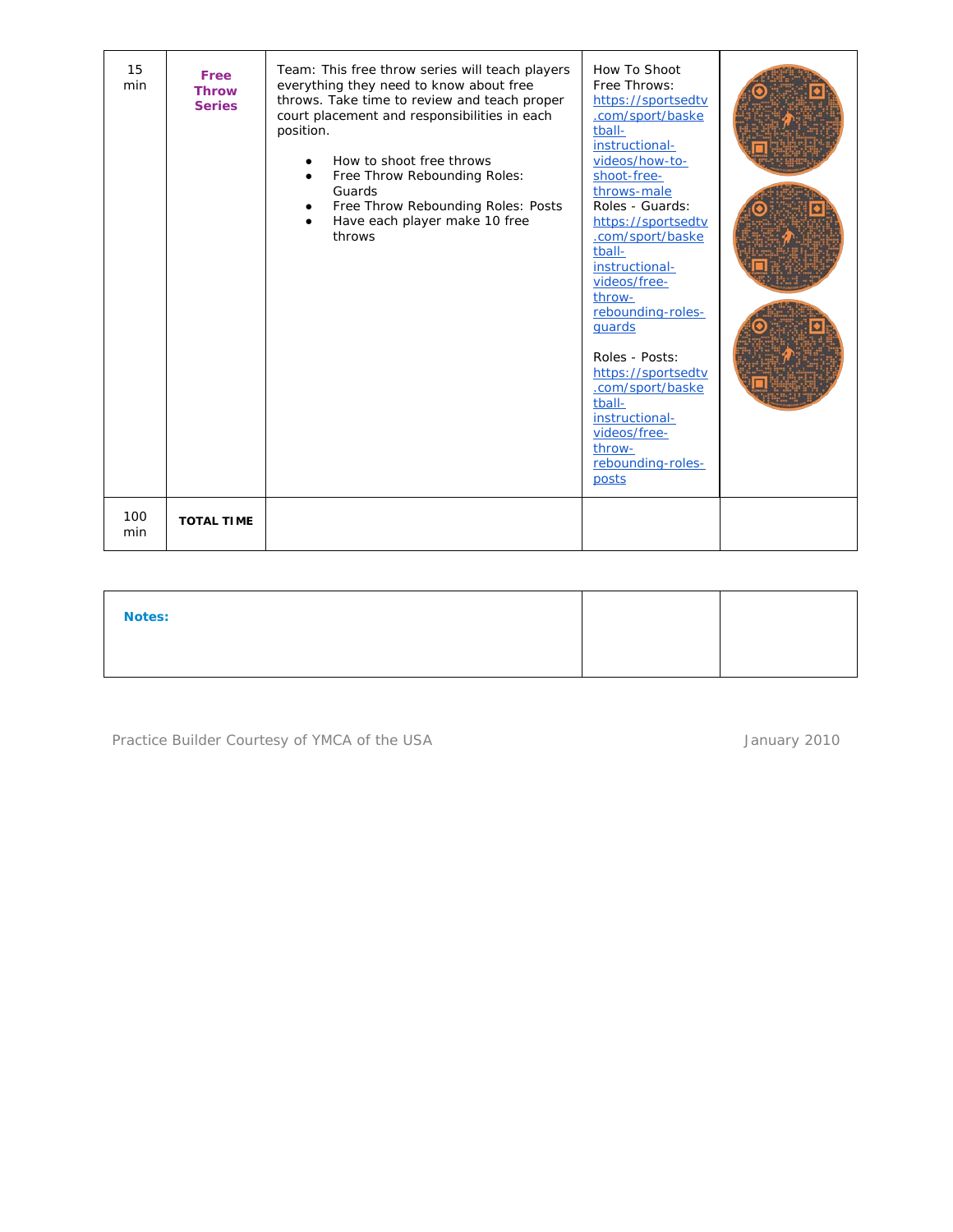

# **SportsEd<sup>TV</sup>**

YMCA Basketball Practice Activities for 12-16‐Year‐Olds

Session 4

SportsEd<sup>TV</sup>

| <b>Practice Goals:</b> |                                               |                                                                                                                                                                                                                                                                                                                                                                                                                               |                                         |                 |
|------------------------|-----------------------------------------------|-------------------------------------------------------------------------------------------------------------------------------------------------------------------------------------------------------------------------------------------------------------------------------------------------------------------------------------------------------------------------------------------------------------------------------|-----------------------------------------|-----------------|
| <b>Time</b>            | <b>Activity</b><br><b>Type</b>                | <b>Activity Description</b>                                                                                                                                                                                                                                                                                                                                                                                                   | <b>Reference</b>                        | <b>Scan Me!</b> |
| 5 min                  | <b>Dynamic</b><br>Warm-up                     | Use these six movements as detailed in the<br>Dynamic Warmup Series to activate and warm<br>up the full body, including the quads,<br>hamstrings, hips, core, and important joints<br>like the knees and ankles.<br>Jog & Backpedal<br>1.<br>2.<br><b>Butt Kicks</b><br>3. High Knees<br>4. Lunge & Twist<br>Side Lunge Both Sides<br>5.<br>6.<br>Karaoke                                                                     | https://sportsedtv<br>.co/3xPMV0q       |                 |
| 5 min                  | Layup<br><b>Lines</b>                         | Individual - Line up two lines outside of the<br>key. Have the players dribble and use proper<br>footwork on their layup. Emphasize correct<br>hands.                                                                                                                                                                                                                                                                         | https://sportsedtv<br>$.$ $co/382$ yATP |                 |
| 5 min                  | <b>Chair</b><br><b>Crossover</b><br>s.        | Individual - Have your players line up on the<br>baseline. In this drill, you'll learn how to most<br>effectively complete several combo and<br>crossover moves with a chair. Cones can<br>replace chairs as necessary.                                                                                                                                                                                                       | https://sportsedtv<br>.co/37SMnMC       |                 |
| 5 min                  | <b>Ball</b><br><b>Manipulati</b><br>on Series | Individual-Have your players line up on the<br>sideline or baseline in front of a cone and<br>perform the following ball manipulation<br>sequences. When manipulating the ball, the<br>hand covers and wraps over the ball.<br><b>Basic Ball Manipulation</b><br>+ Crossover Combo<br>+ Between The Legs Combo<br>+ All of the Above                                                                                          | https://sportsedtv<br>.co/38WBeuF       |                 |
| 10<br>min              | <b>Rapid Fire</b><br><b>Shooting</b>          | Groups of three players-a shooter, passer,<br>and rebounder-play "Rapid Fire." The shooter<br>has one basketball; the passer has another.<br>The shooter keeps moving, shooting without<br>dribbling (later you might add shooting off the<br>crossover dribble). The shooter shoots,<br>working on balance, position, and technique;<br>the passer uses bounce and chest passes to<br>pass to the shooter; and the rebounder |                                         |                 |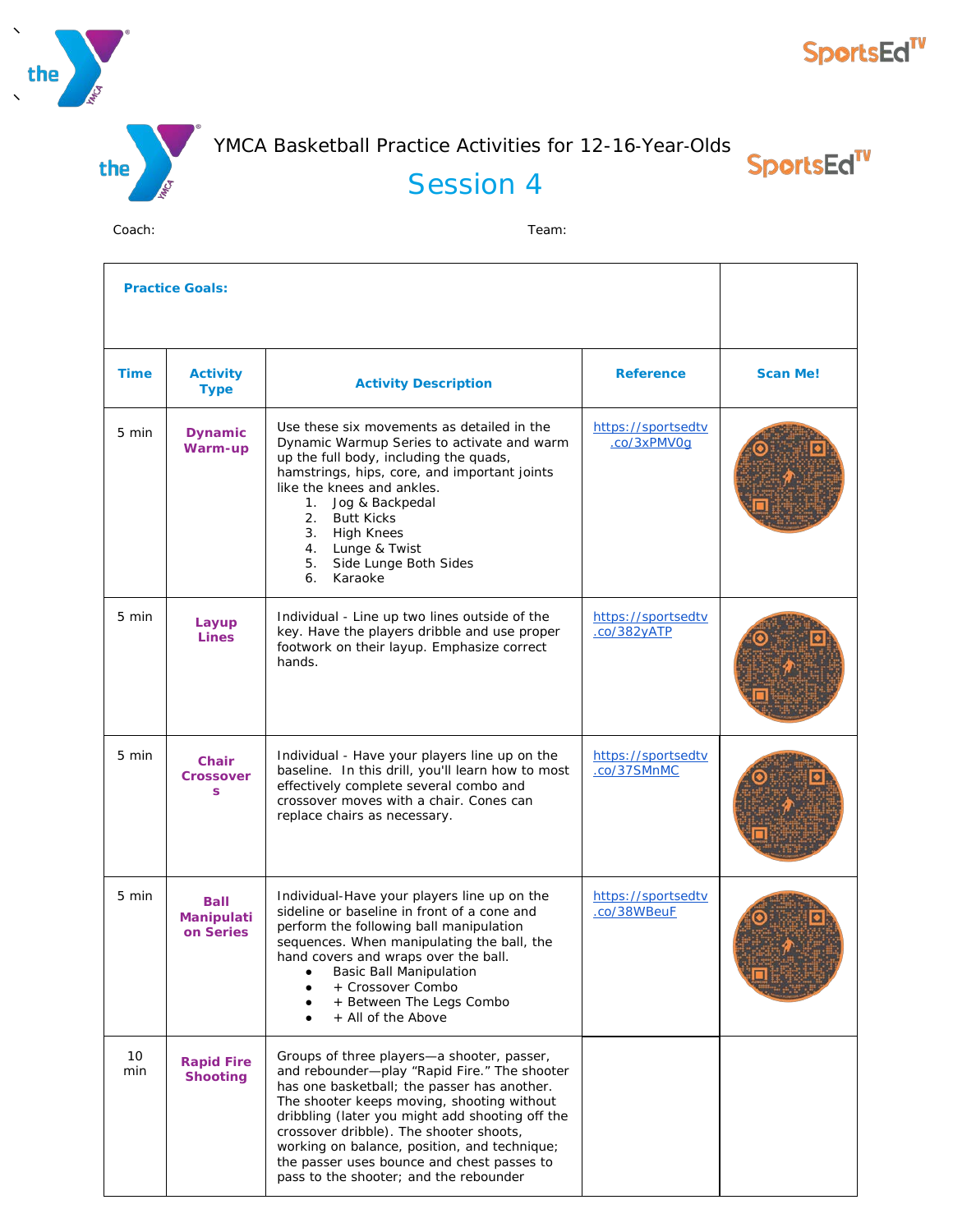|           |                                                                     | outlets to the passer. After one minute,<br>players rotate positions. The shooter becomes<br>the rebounder; the rebounder, the passer;<br>and the passer, the shooter.                                                                                                                                                                                                                                                                                                                                                                                                                                                                                           |                                   |  |
|-----------|---------------------------------------------------------------------|------------------------------------------------------------------------------------------------------------------------------------------------------------------------------------------------------------------------------------------------------------------------------------------------------------------------------------------------------------------------------------------------------------------------------------------------------------------------------------------------------------------------------------------------------------------------------------------------------------------------------------------------------------------|-----------------------------------|--|
| 5<br>min  | Up & Back<br><b>Shooting</b>                                        | Individual: Have players start at halfcourt.<br>Each player will take two shots in their turn.<br>Have the first player run into the key, receive<br>a pass, and take their first shot. From there,<br>backpedal to halfcourt and sprint to the free<br>throw line or 3pt line for the 2nd shot. Go for<br>a certain number of makes.                                                                                                                                                                                                                                                                                                                            | https://sportsedtv<br>.co/3gg8NcF |  |
| 10<br>min | <b>How To</b><br><b>Read The</b><br><b>Defense</b>                  | Individual-In this video, we teach the<br>identifiers to look for in your defense and how<br>to score based on defensive positioning. Once<br>you've explained this to your players, have<br>them line up as the coach plays the defensive<br>call. Start in the paint and work your way<br>back for more difficulty.                                                                                                                                                                                                                                                                                                                                            | https://sportsedtv<br>.co/3CTIHbE |  |
| 5<br>min  | Slide -<br>Pedal<br>Charge<br><b>Drill</b>                          | Individual-In this drill you'll work on all facets<br>of defense, including sliding laterally left to<br>right, sprinting front and back, and lastly,<br>establishing your stance and taking a charge.<br>At the beginner level, this drill teaches young<br>athletes the proper footwork and stance in<br>order to develop sound defensive habits. This<br>is a very important aspect of a young athlete's<br>game to establish early on. On an<br>intermediate and advanced level, this drill can<br>be progressed with speed to increase<br>difficulty, longer run times to work on<br>conditioning, and faster movements to<br>develop and improve footwork. | https://sportsedtv<br>.co/3m8uEJh |  |
| 5 min     | $3 - 5$<br><b>Second</b><br><b>Box Out</b><br><b>Drill</b>          | This drill is a fundamental basketball drill used<br>to teach beginners how to box out and<br>challenge advanced players to hold their<br>stance against bigger, stronger opponents.<br>Have two players, one offensive and one<br>defensive, line up in a rebounding stance.<br>Have the defensive player hold their box out<br>for 3-5 seconds as the offensive player moves<br>around and tries to get the rebound. Each<br>rebound should be secured by the defensive<br>player in order to switch players.                                                                                                                                                  | https://sportsedtv<br>.co/3CRKtd8 |  |
| 10<br>min | <b>Rebound</b><br><b>Drill With</b><br><b>Outlet</b><br><b>Pass</b> | NBA veteran Mark Strickland shows a great<br>rebounding drill with an outlet pass. This drill<br>will focus on lateral footwork, boxing out,<br>grabbing the rebound and passing in the right<br>direction to your teammate.                                                                                                                                                                                                                                                                                                                                                                                                                                     | https://sportsedtv<br>.co/3m5SSnl |  |
| 15<br>min | <b>Rebound &amp;</b><br><b>Outlet</b><br>Game                       | Play 4 v 4 games half court, with one shooter<br>and one outlet; O4 shoots ball. On the<br>release, X1, X2, and X3 turn and box out the<br>players they're guarding. X (the outlet) moves<br>right or left, depending on which side of the<br>basket the ball is rebounded. The rebounder<br>turns and passes to X4. The defense tries to<br>complete three successful outlet passes in a<br>row; then the offense goes on defense, and<br>vice-versa.                                                                                                                                                                                                           |                                   |  |
| 10<br>min | Free                                                                | Play $4 \vee 4$ . Begin each play with a free throw.<br>A made free throw is worth one point; a                                                                                                                                                                                                                                                                                                                                                                                                                                                                                                                                                                  |                                   |  |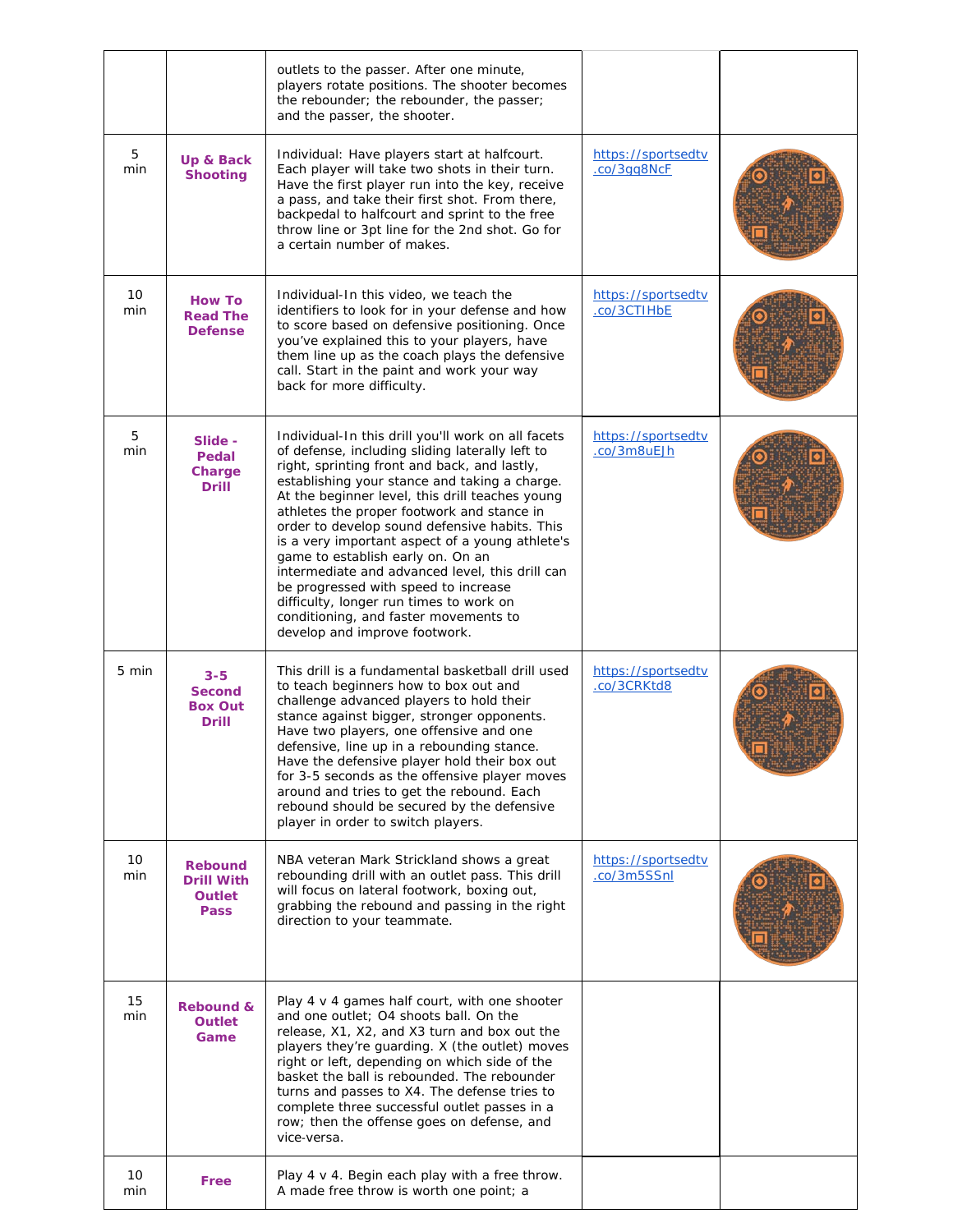|           | <b>Throw</b><br>Reboundin<br>q Game | rebound (for either team) is worth one point.<br>Rotate so each player on both teams shoots a<br>free throw. Team A shoots five free throws in<br>a row; then team B shoots. |  |
|-----------|-------------------------------------|------------------------------------------------------------------------------------------------------------------------------------------------------------------------------|--|
| 90<br>min | <b>TOTAL TIME</b>                   |                                                                                                                                                                              |  |

| <b>Notes:</b> |  |
|---------------|--|
|               |  |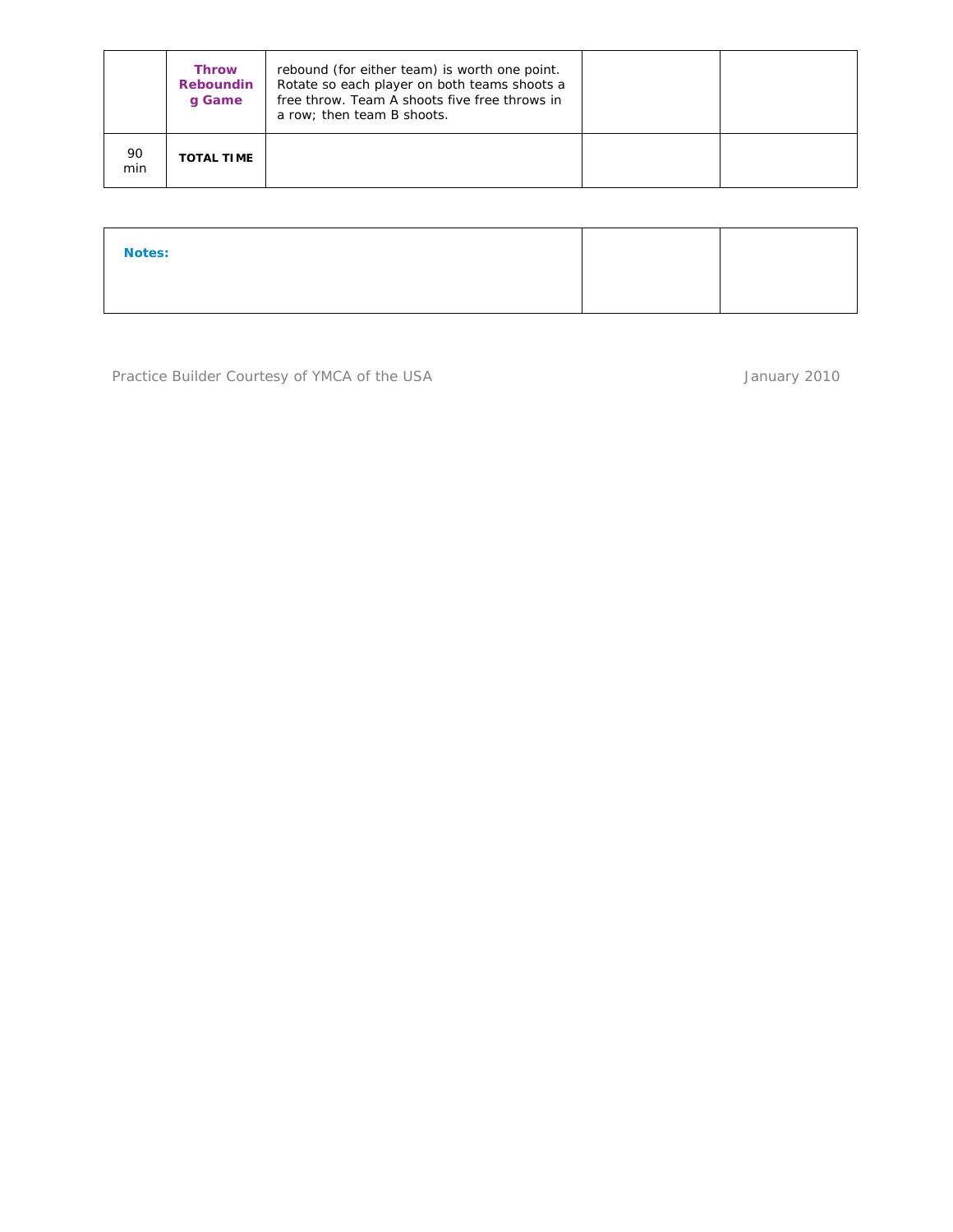



**SportsEd<sup>TV</sup>** 

#### Session 5

| <b>Practice Goals:</b> |                                                     |                                                                                                                                                                                                                                                                                                                                                  |                                   |                 |
|------------------------|-----------------------------------------------------|--------------------------------------------------------------------------------------------------------------------------------------------------------------------------------------------------------------------------------------------------------------------------------------------------------------------------------------------------|-----------------------------------|-----------------|
| <b>Time</b>            | <b>Activity</b><br><b>Type</b>                      | <b>Activity Description</b>                                                                                                                                                                                                                                                                                                                      | <b>Reference</b>                  | <b>Scan Me!</b> |
| 5 min                  | <b>Dynamic</b><br>Warm-up                           | Use these six movements as detailed in the<br>Dynamic Warmup Series to activate and warm<br>up the full body, including the quads,<br>hamstrings, hips, core, and important joints<br>like the knees and ankles.<br>1. Jog & Backpedal<br>2. Butt Kicks<br>3. High Knees<br>4. Lunge & Twist<br>5. Side Lunge Both Sides<br>Karaoke<br>6.        | https://sportsedtv<br>.co/3xPMV0q |                 |
| 5 min                  | Layup<br>Lines                                      | Individual - Line up two lines outside of the<br>key. Have the players dribble and use proper<br>footwork on their layup. Emphasize correct<br>hands.                                                                                                                                                                                            | https://sportsedtv<br>.co/382yATP |                 |
| $5 \text{ mm}$         | <b>Block To</b><br><b>Block</b><br><b>Finishing</b> | Individual (Split between 2 baskets)-Have<br>each player perform the block to block<br>finishing drill for 10 makes, 5 on each side or<br>30-60 seconds each.                                                                                                                                                                                    | https://sportsedtv<br>.co/3tqUw4C |                 |
| $5 \text{ min}$        | Lateral<br><b>Quickness</b><br><b>Builder</b>       | Have players complete the footwork<br>movements shown in the lateral quickness<br>builder video. These movements can be done<br>with or without an agility ladder.                                                                                                                                                                               | https://sportsedtv<br>.co/3m2SJBq |                 |
| 10<br>min              | <b>The Mirror</b><br><b>Drill</b>                   | Pairs-First, the pairs start stationary for a<br>proper defensive stance warmup for about 2<br>minutes.<br>Then the pairs begin gradually dribbling faster<br>in a ZIGZAG. The offensive player changes<br>speed and directions, while the defender<br>reacts to the moves. The players move down<br>the length of floor, and then switch roles. | https://sportsedtv<br>.co/3jYABpq |                 |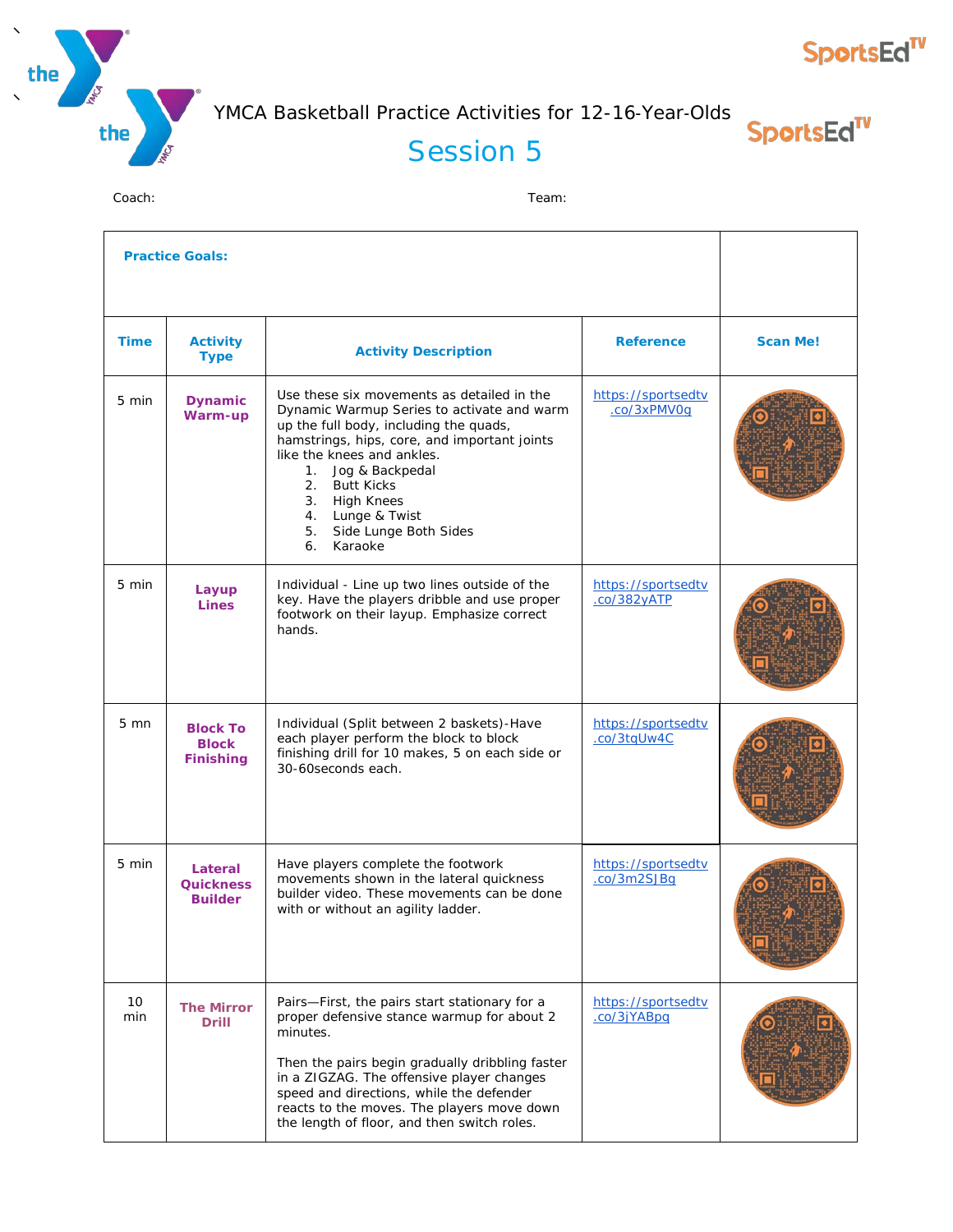| 5 min      | <b>Relocation</b><br><b>Shooting</b><br><b>Drill</b>            | Pairs: Have one guard set up on the wing, one<br>post set up on the block. If the guard drives<br>baseline, the post will pop to the high post<br>and call for the ball. If the guard drives<br>middle, the post will pop out to the short<br>corner for a baseline jumpshot. Work both<br>sides and have the guard make the read to<br>shoot or pass based on the defense.                                                                                                           | https://sportsedtv<br>.co/3mgTVP9 |  |
|------------|-----------------------------------------------------------------|---------------------------------------------------------------------------------------------------------------------------------------------------------------------------------------------------------------------------------------------------------------------------------------------------------------------------------------------------------------------------------------------------------------------------------------------------------------------------------------|-----------------------------------|--|
| 10<br>min  | <b>Dribble</b><br><b>Pull Up</b><br><b>Shooting</b>             | Individual - Set up cones around the key,<br>mid-range or 3pt line depending on difficulty.<br>Have your players attack each cone with 2-3<br>dribbles and pull up to shoot. Players should<br>start in a line at a designated spot on the<br>court.                                                                                                                                                                                                                                  | https://sportsedtv<br>.co/3m5sFp8 |  |
| 10<br>min  | <b>Entry</b><br><b>Passes for</b><br><b>Guards</b><br>and Posts | Pairs (Offense/Defense)-Have an offense and<br>defensive player in the guard position and a<br>post on the block with an optional defender.<br>Have your players practice hitting the posts<br>target hand and throwing the correct pass<br>based on the wing defenders positioning.<br>Have players make certain number of passes<br>or post get a certain number of makes before<br>rotating players in and out.                                                                    | https://sportsedtv<br>.co/2XdkTPP |  |
| 10<br>min  | <b>How To</b><br><b>Close Out</b>                               | Individual-Also known as the star drill. Set up<br>cones around the 3pt line. After teaching<br>proper close out stance on each side, have<br>your players in one line under the basket.<br>They will sprint out to each cone to close out<br>the imaginary defender and backpedal to the<br>basket before sprinting toward the next cone.<br>Emphasize communication, footwork and<br>stance.<br>Advance by adding players instead of the<br>cones and going live on a coaches call. | https://sportsedtv<br>.co/3AJYJTm |  |
| 10<br>min  | <b>How To</b><br>Read<br><b>Screens</b>                         | Pairs (Offense/Defense)-Demonstrate each<br>option before players begin. Have two<br>offensive and two defensive players step onto<br>the court and perform these movements<br>based on defensive positioning. Rotate players<br>in an out playing all positions:<br>Curling for a shot<br>Flaring for a shot<br>Popping for a shot                                                                                                                                                   | https://sportsedtv<br>.co/3hjg66h |  |
| 15<br>mins | <b>Defending</b><br><b>Screens</b><br>Game                      | Play 4 v 4 half-court games. Players call their<br>own fouls. Players can dribble only to drive to<br>the basket. The offense uses screens to score<br>and create passing lanes in the attack. Use a<br>jump ball to restart play after every basket.                                                                                                                                                                                                                                 |                                   |  |
| 10         | Free<br>Throw<br>Game                                           | Play 4 v 4. Begin each play with a free throw.<br>A made free throw is worth one point; a<br>rebound(foreitherteam)isworthonepoint.<br>Rotate so each player on both teams shoots a<br>free throw. Team A shoots five free throws in<br>a row; then team B shoots.                                                                                                                                                                                                                    |                                   |  |
| 100<br>min | <b>TOTAL TIME</b>                                               |                                                                                                                                                                                                                                                                                                                                                                                                                                                                                       |                                   |  |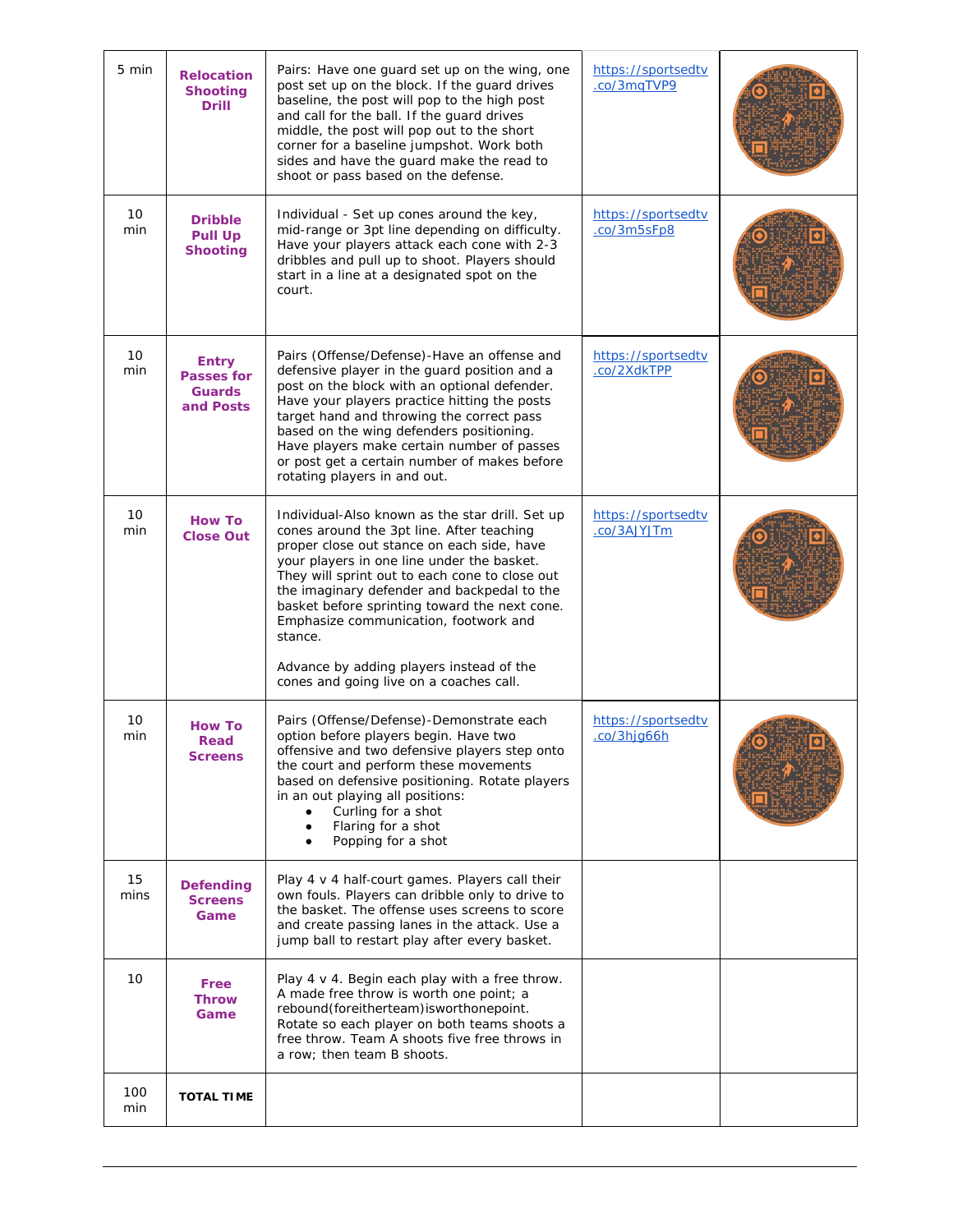| <b>Notes:</b> |  |
|---------------|--|
|               |  |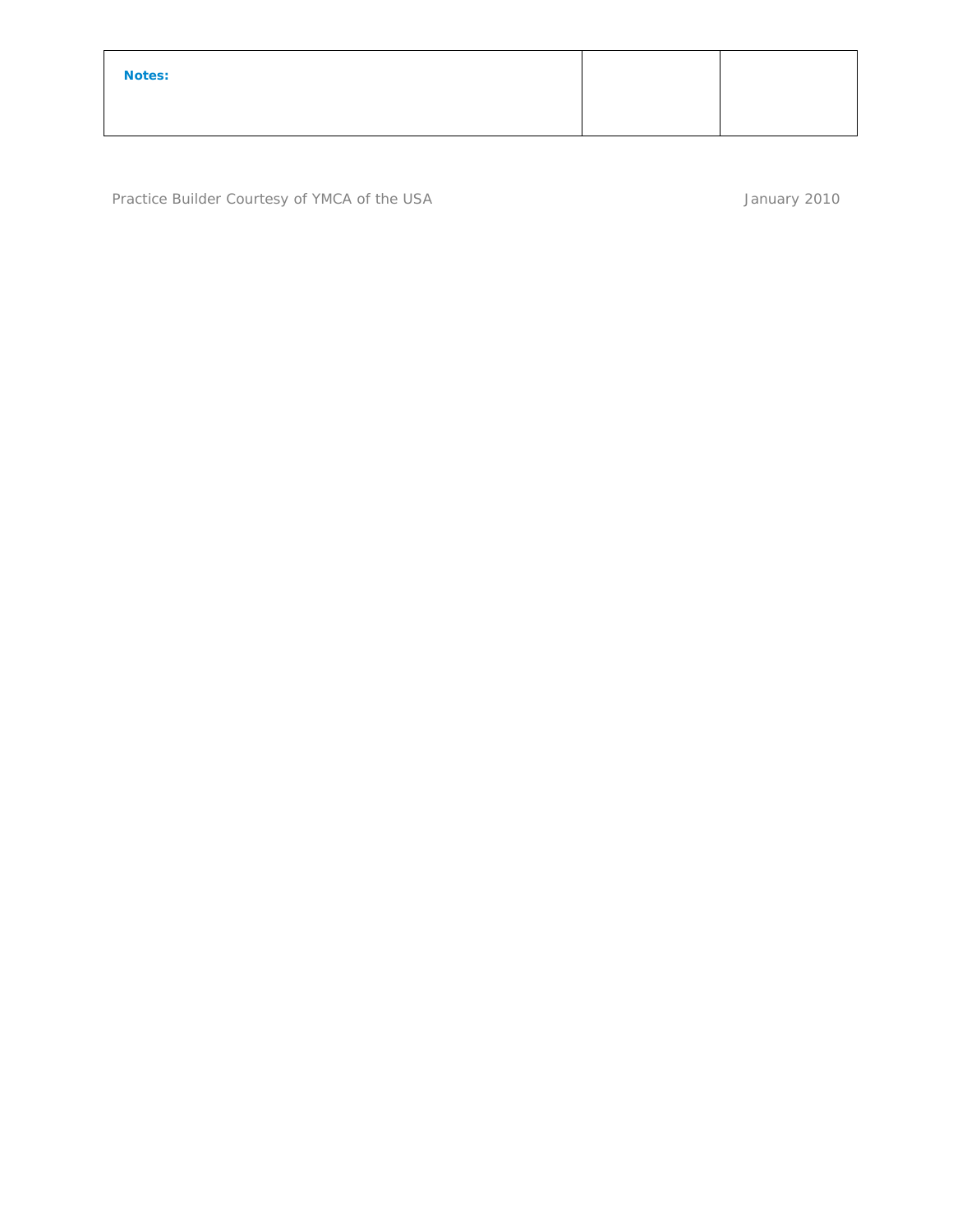



SportsEd<sup>TV</sup>

SportsEd<sup>TV</sup>

## Session 6

| <b>Practice Goals:</b> |                                                                                 |                                                                                                                                                                                                                                                                                                                                                                     |                                           |                 |
|------------------------|---------------------------------------------------------------------------------|---------------------------------------------------------------------------------------------------------------------------------------------------------------------------------------------------------------------------------------------------------------------------------------------------------------------------------------------------------------------|-------------------------------------------|-----------------|
| <b>Time</b>            | <b>Activity</b><br><b>Type</b>                                                  | <b>Activity Description</b>                                                                                                                                                                                                                                                                                                                                         | <b>Reference</b>                          | <b>Scan Me!</b> |
| 5 min                  | <b>Dynamic</b><br>Warm-up                                                       | Use these six movements as detailed in the<br>Dynamic Warmup Series to activate and warm<br>up the full body, including the quads,<br>hamstrings, hips, core, and important joints<br>like the knees and ankles.<br>Jog & Backpedal<br>1.<br>2.<br><b>Butt Kicks</b><br>3.<br><b>High Knees</b><br>4. Lunge & Twist<br>Side Lunge Both Sides<br>5.<br>6.<br>Karaoke | https://sportsedtv<br>.co/3xPMV0q         |                 |
| 5 min                  | Layup<br><b>Lines</b>                                                           | Individual - Line up two lines outside of the<br>key. Have the players dribble and use proper<br>footwork on their layup. Emphasize correct<br>hands.                                                                                                                                                                                                               | https://sportsedtv<br>$.$ $co/382$ $VATP$ |                 |
| 5<br>min               | <b>Tim</b><br>Hardaway<br><b>Crossover</b><br><b>Dribbling</b><br><b>Series</b> | Individual-Each player has a ball to practice<br>dribbling. Have them try the following<br>activities stationary and/or moving as listed<br>below:<br>Tim Hardaway's Crossover Series<br>Stationary<br>Moving                                                                                                                                                       | https://sportsedtv<br>.co/3jWIKe2         |                 |
| 5 min                  | <b>Change of</b><br>Pace<br><b>Chase</b><br><b>Down</b>                         | Individual-Players line up across the<br>baseline, arms distance or more apart; on a<br>signal, they begin dribbling down the court.<br>Players stop and catch the ball quickly on a<br>signal. Repeat this exercise three times in<br>short intervals (20, 30, and 45 seconds). Half-<br>court or full-court option.                                               | https://sportsedtv<br>.co/3yRF4R5         |                 |
| 5 min                  | <b>Shot</b><br>Fakes, Jab<br>Steps,<br><b>Cross</b><br><b>Steps</b>             | Individual: Have your players spread across<br>the baseline or in one line in the corner. This<br>skill is to introduce shot fakes, jab steps and<br>cross steps. Have your players mimic each<br>move in a triple threat stance, and then have<br>the coach mix up the call.                                                                                       | https://sportsedtv<br>.co/3iStFe8         |                 |
| 10<br>min              | <b>Rapid Fire</b><br><b>Shooting</b>                                            | (HAVE PLAYERS WORK ON JAB STEPS,<br><b>FAKES AND CROSS STEPS)</b><br>Groups of three players-a shooter, passer,<br>and rebounder-play "Rapid Fire." The shooter                                                                                                                                                                                                     |                                           |                 |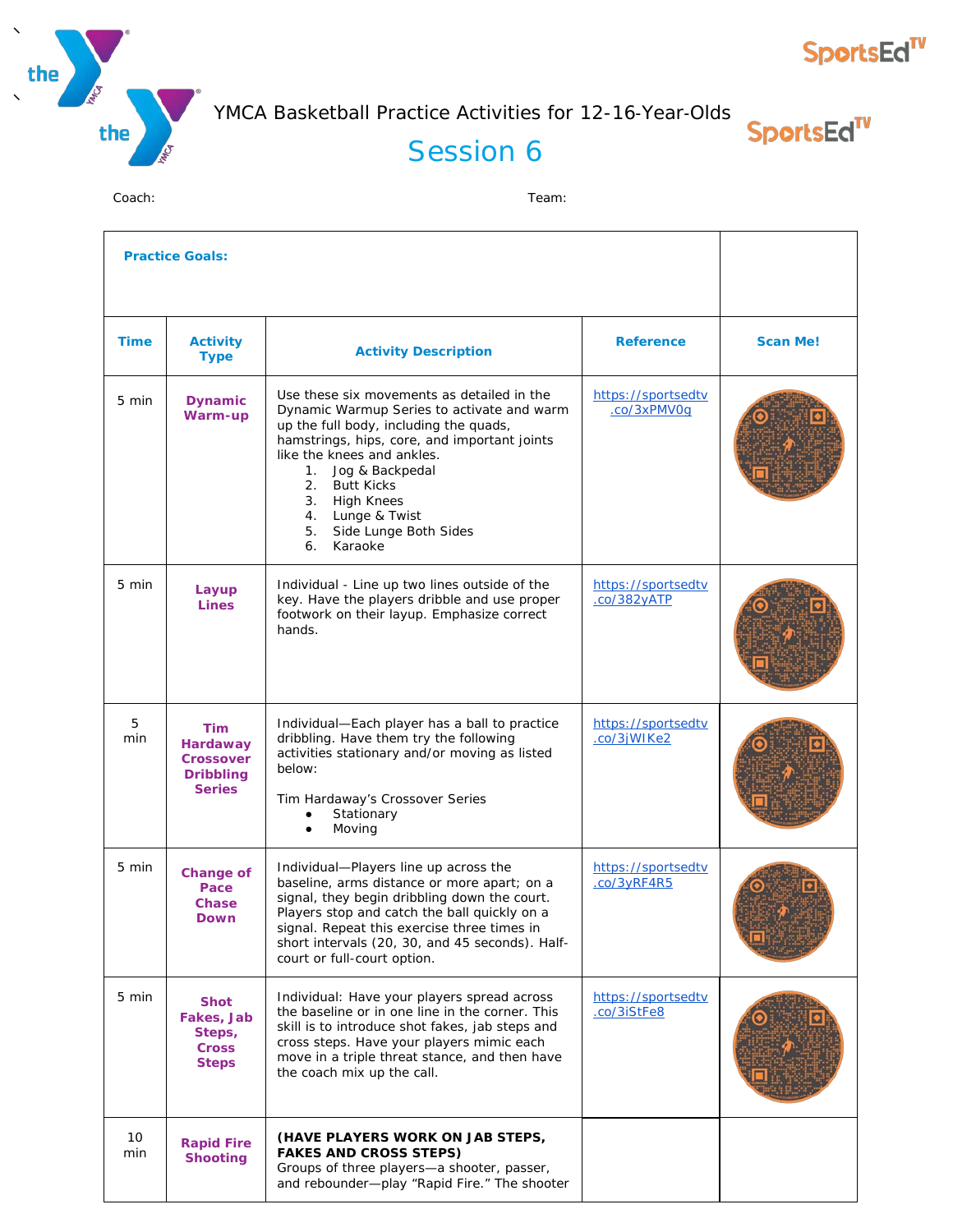|           |                                                                 | has one basketball; the passer has another.<br>The shooter keeps moving, shooting without<br>dribbling. The shooter shoots, working on<br>balance, position, and technique; the passer<br>uses bounce and chest passes to pass to the<br>shooter; and the rebounder outlets to the<br>passer. After one minute, players rotate<br>positions. The shooter becomes the<br>rebounder; the rebounder, the passer; and<br>the passer, the shooter. |                                   |  |
|-----------|-----------------------------------------------------------------|-----------------------------------------------------------------------------------------------------------------------------------------------------------------------------------------------------------------------------------------------------------------------------------------------------------------------------------------------------------------------------------------------------------------------------------------------|-----------------------------------|--|
| 10<br>min | <b>Tight</b><br><b>Dribbling</b><br><b>Series</b>               | Individual: The focus of this drill is to dribble<br>the ball tight to the body through the cones,<br>which will help warmup and improve your<br>ballhandling skills. Have players complete<br>moves at their ability at each cone and finish<br>with a layup or jumpshot.                                                                                                                                                                    | https://sportsedtv<br>.co/3zbpAr7 |  |
| 10<br>min | Level 1<br><b>Shooting</b><br><b>Off The</b><br><b>Dribble</b>  | Individual-In this drill, players will learn how<br>to string together several basketball<br>combination dribbling moves to improve your<br>shooting off the dribble.<br>Set up cones beyond the 3pt line and have<br>your players dribble through them - finishing<br>with a layup or jumpshot. Increase difficulty of<br>moves to progress drill.                                                                                           | https://sportsedtv<br>.co/3xU8e0F |  |
| 10<br>min | <b>The Box</b><br><b>Drill For</b><br><b>Posts</b>              | (TO BE DONE WHILE GUARDS ARE DOING<br><b>COMBO MOVES)</b><br>Individual-Have the players line up under the<br>basket and pass the ball to themselves at the<br>elbow completing each of the following<br>moves:<br>Drop Step & drive<br>Reverse Pivot & Shoot<br>Reverse Pivot, Shot Fake & drive<br>baseline/middle                                                                                                                          | https://sportsedtv<br>.co/3jWVL8M |  |
|           | Combo<br><b>Moves</b><br><b>Facing The</b><br><b>Basket</b>     | (TO BE DONE WHILE POSTS ARE DOING<br>THE BOX DRILL)<br>Individual-This drill focuses on adding a<br>second move to combine with your initial<br>move. Have your players line up at halfcourt,<br>attack the cones and complete the following<br>combo moves with a layup or jumpshot finish.<br>Double cross<br>Crossover + Through The Legs (Killer<br>$\bullet$<br>Crossover)<br>Through The Legs + Behind The Back                         | https://sportsedtv<br>.co/3nvWY9I |  |
| 10<br>min | <b>Entry</b><br><b>Passes for</b><br><b>Guards</b><br>and Posts | Pairs (Offense/Defense)-Have an offense and<br>defensive player in the guard position and a<br>post on the block with an optional defender.<br>Have your players practice hitting the posts<br>target hand and throwing the correct pass<br>based on the wing defenders positioning.<br>Have players make certain number of passes<br>or post get a certain number of makes before<br>rotating players in and out.                            | https://sportsedtv<br>.co/2XdkTPP |  |
| 10<br>min | <b>Off-Ball</b><br><b>Defense</b>                               | Paired-up players practice off-the-ball<br>defensive positioning. Set up 3-4<br>offensive players around the key and in<br>the paint. Have the offense work the ball<br>around to ensure proper defensive                                                                                                                                                                                                                                     |                                   |  |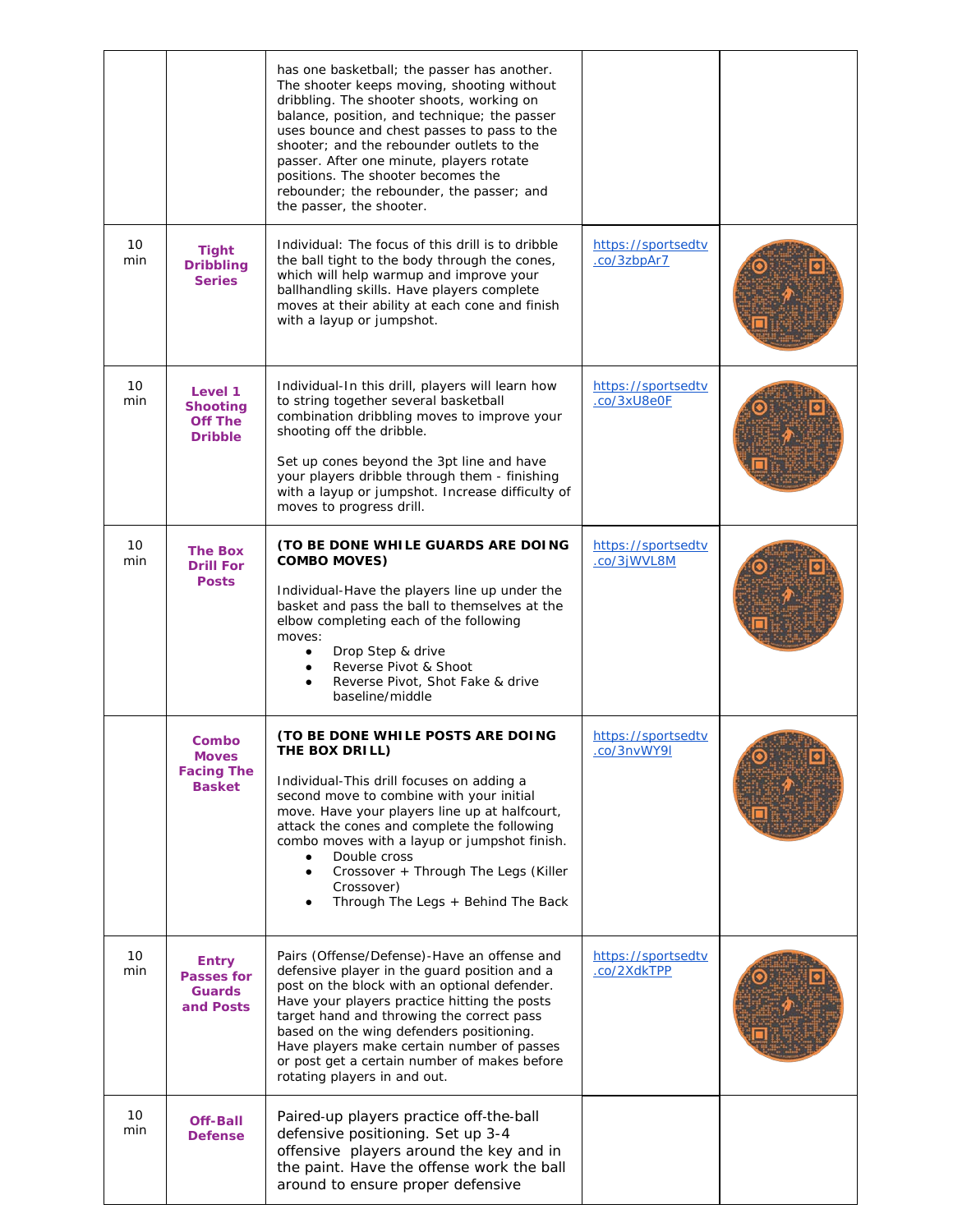|            |                                                  | positioning. Call the ball live to trigger<br>offense to score.                                                                                     |  |
|------------|--------------------------------------------------|-----------------------------------------------------------------------------------------------------------------------------------------------------|--|
| 15<br>min  | <b>Position &amp;</b><br><b>Movement</b><br>Game | 5v5 Scrimmage - Each team must have the<br>ball passed into the paint before scoring.<br>Emphasize proper on and off ball defensive<br>positioning. |  |
| 100<br>min | <b>TOTAL TIME</b>                                |                                                                                                                                                     |  |

**Notes:**

Practice Builder Courtesy of YMCA of the USA and the USA and the USA control of the USA and the USA control of the USA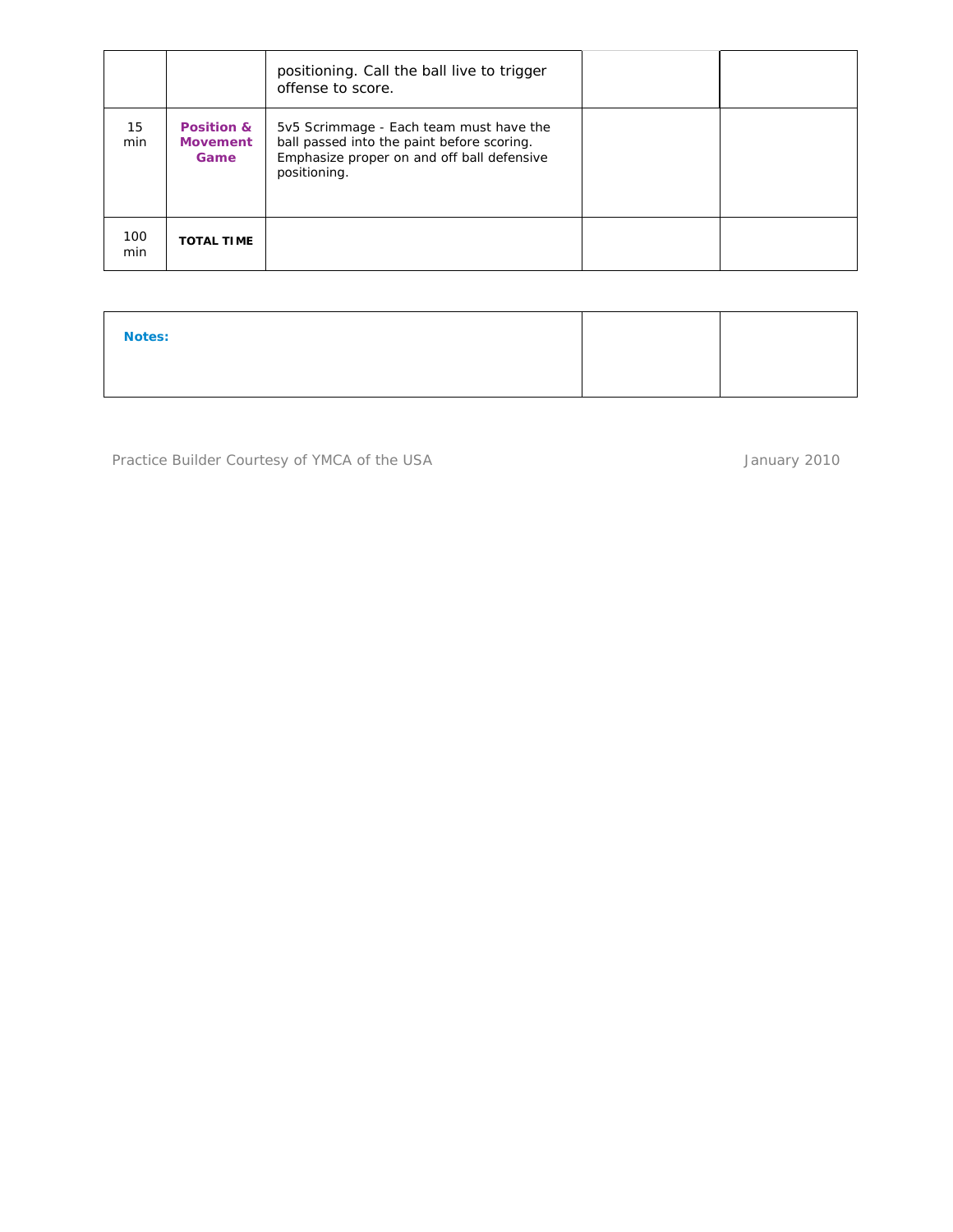



SportsEd<sup>TV</sup>

**SportsEd<sup>TV</sup>** 

#### Session 7

| <b>Practice Goals:</b> |                                                    |                                                                                                                                                                                                                                                                                                                                                                       |                                   |                 |
|------------------------|----------------------------------------------------|-----------------------------------------------------------------------------------------------------------------------------------------------------------------------------------------------------------------------------------------------------------------------------------------------------------------------------------------------------------------------|-----------------------------------|-----------------|
| <b>Time</b>            | <b>Activity</b><br><b>Type</b>                     | <b>Activity Description</b>                                                                                                                                                                                                                                                                                                                                           | <b>Reference</b>                  | <b>Scan Me!</b> |
| 5 min                  | <b>Dynamic</b><br>Warm-up                          | Use these six movements as detailed in the<br>Dynamic Warmup Series to activate and warm<br>up the full body, including the quads,<br>hamstrings, hips, core, and important joints<br>like the knees and ankles.<br>1. Jog & Backpedal<br>2. Butt Kicks<br>3. High Knees<br>4. Lunge & Twist<br>5. Side Lunge Both Sides<br>Karaoke<br>6.                             | https://sportsedtv<br>.co/3xPMV0g |                 |
| 10<br>min              | Layup<br><b>Lines</b>                              | Individual - Line up two lines outside of the<br>key. Have the players dribble and use proper<br>footwork on their layup. Emphasize correct<br>hands.                                                                                                                                                                                                                 | https://sportsedtv<br>.co/382yATP |                 |
|                        | <b>How To</b><br><b>Power</b><br>Layup             | CONTINUE FROM LAYUP LINES: The purpose<br>of a power layup is to add more power<br>throughout your body in order to absorb the<br>defense while still maintaining body control<br>and control of the basketball. In a power<br>layup, the player leaves the ground with both<br>feet, exploding to the basket, rather than off<br>of one foot as per a regular layup. | https://sportsedtv<br>.co/3yVpTGH |                 |
|                        | <b>How To Do</b><br><b>The Euro</b><br><b>Step</b> | <b>CONTINUE FROM LAYUP LINES: Instruct</b><br>first, then have your players complete euro<br>steps in layup lines.                                                                                                                                                                                                                                                    | https://sportsedtv<br>.co/3BVRBEi |                 |
| 5 min                  | <b>Following</b><br><b>Your Shot</b>               | Individual--Line up your players at a specific<br>spot on the court. Have them shoot and chase<br>their rebound down with a 1 or 2 bounce rule<br>based on age. Move to different spots on the<br>court.                                                                                                                                                              | https://sportsedtv<br>.co/3q8STmS |                 |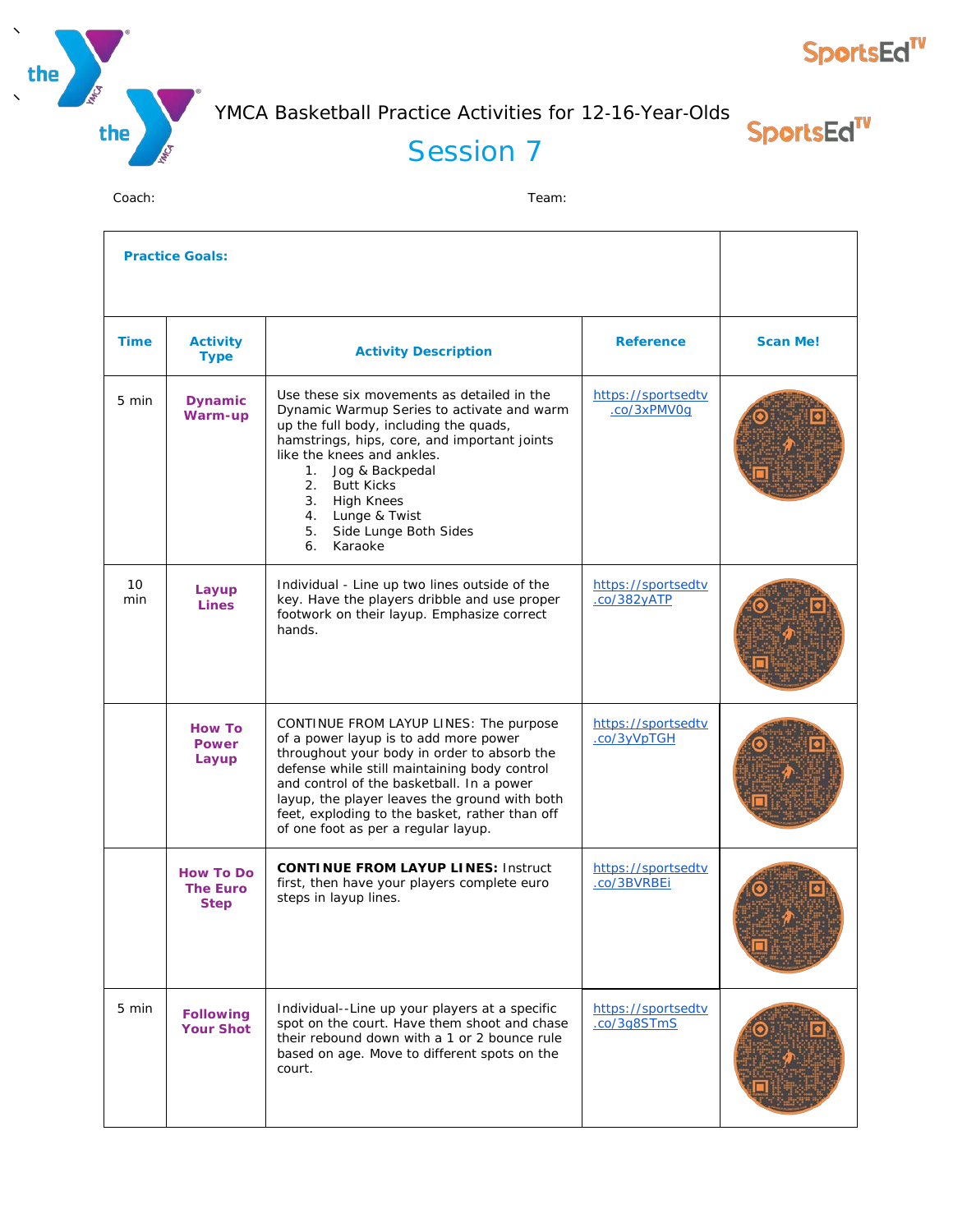| 10<br>min       | <b>Post</b><br><b>Moves</b>                                  | (SPLIT GUARDS & POSTS - GUARDS WORK)<br>ON DROP STEP DRIBBLE)<br>Have your post players practice the following<br>moves with or without defense, on both sides,<br>in both directions (middle/baseline)<br>Drop step w/o dribble<br>$\bullet$<br>Fake & drop step dribble<br>$\bullet$<br>Dribble reverse<br>Up & Under                                                                                                                                                                                                       | https://sportsedtv<br>.co/2YAIVVf        |  |
|-----------------|--------------------------------------------------------------|-------------------------------------------------------------------------------------------------------------------------------------------------------------------------------------------------------------------------------------------------------------------------------------------------------------------------------------------------------------------------------------------------------------------------------------------------------------------------------------------------------------------------------|------------------------------------------|--|
|                 | <b>How To</b><br><b>Drop Step</b><br><b>Dribble</b>          | (SPLIT GUARDS & POSTS - POSTS WORK ON<br>POST MOVES)<br>Pairs (Offense/Defense)-Line up on either<br>wing and have one player on offense and<br>another on defense. Have your players work<br>on the drop step dribble and finish with a<br>layup. Rotate players in on offense then<br>defense, before heading to the back of the<br>line.                                                                                                                                                                                   | https://sportsedtv<br>.co/3yYlh1E        |  |
| 5<br>min        | <b>Improve</b><br>Your<br><b>Defensive</b><br><b>Stance</b>  | Individual--Have your players line up in the<br>corner of the court, explain the proper<br>defensive stance and have your players roll a<br>ball along the line, zigzag throughout the<br>court, or on various lines of the court to keep<br>proper positioning.                                                                                                                                                                                                                                                              | https://sportsedtv<br>co/2UpJ64c         |  |
| 5 min           | Slide -<br><b>Backpedal</b><br><b>Square</b><br><b>Drill</b> | The defensive slide & backpedal square drill is<br>a foundational drill made for basketball<br>players to improve their defensive footwork<br>and develop sound defensive habits. In this<br>drill players will utilize the sprint, defensive<br>slide, backpedal, and most importantly,<br>change of direction and change of pace to<br>complete the sequence. This drill should be<br>practiced by players of all levels and ages. To<br>advance this drill, incorporate a faster pace or<br>go for longer amounts of time. | https://sportsedtv<br>.co/3ALbCwD        |  |
| 5 min           | 3-5<br><b>Second</b><br><b>Box Out</b><br><b>Drill</b>       | This drill is a fundamental basketball drill used<br>to teach beginners how to box out and<br>challenge advanced players to hold their<br>stance against bigger, stronger opponents.<br>Have two players, one offensive and one<br>defensive, line up in a rebounding stance.<br>Have the defensive player hold their box out<br>for 3-5 seconds as the offensive player moves<br>around and tries to get the rebound. Each<br>rebound should be secured by the defensive<br>player in order to switch players.               | https://sportsedtv<br><u>.co/3CRKtd8</u> |  |
| $5 \text{ min}$ | <b>Triangle</b><br><b>Rebound</b><br><b>Outlet</b>           | Groups of three-Player O <sub>1</sub> shoots the<br>basketball, quarded by $X_3$ . $X_3$ rebounds the<br>shot and makes a strong outlet pass to O <sub>2</sub> . As<br>soon as 1 takes the shot, he or she moves<br>quickly to play defense on 2. Player 1 then<br>rebounds 2's shot and makes an outlet pass to<br>X <sub>3</sub> . After 2 takes the shot, he or she plays<br>defense on X <sub>3</sub> . The players continue the<br>process for the duration of the warm-up.                                              |                                          |  |
| 10<br>min       | <b>How To</b><br>Take A<br>Charge                            | Individual-Have your players line up on the<br>baseline. Demonstrate how to take a charge.<br>Have one player at a time step onto the court<br>in a help position. A coach or player drives the<br>basketball from the middle or baseline while<br>the player in help defense steps in to take a<br>charge.                                                                                                                                                                                                                   | https://sportsedtv<br>.co/3DZLhNH        |  |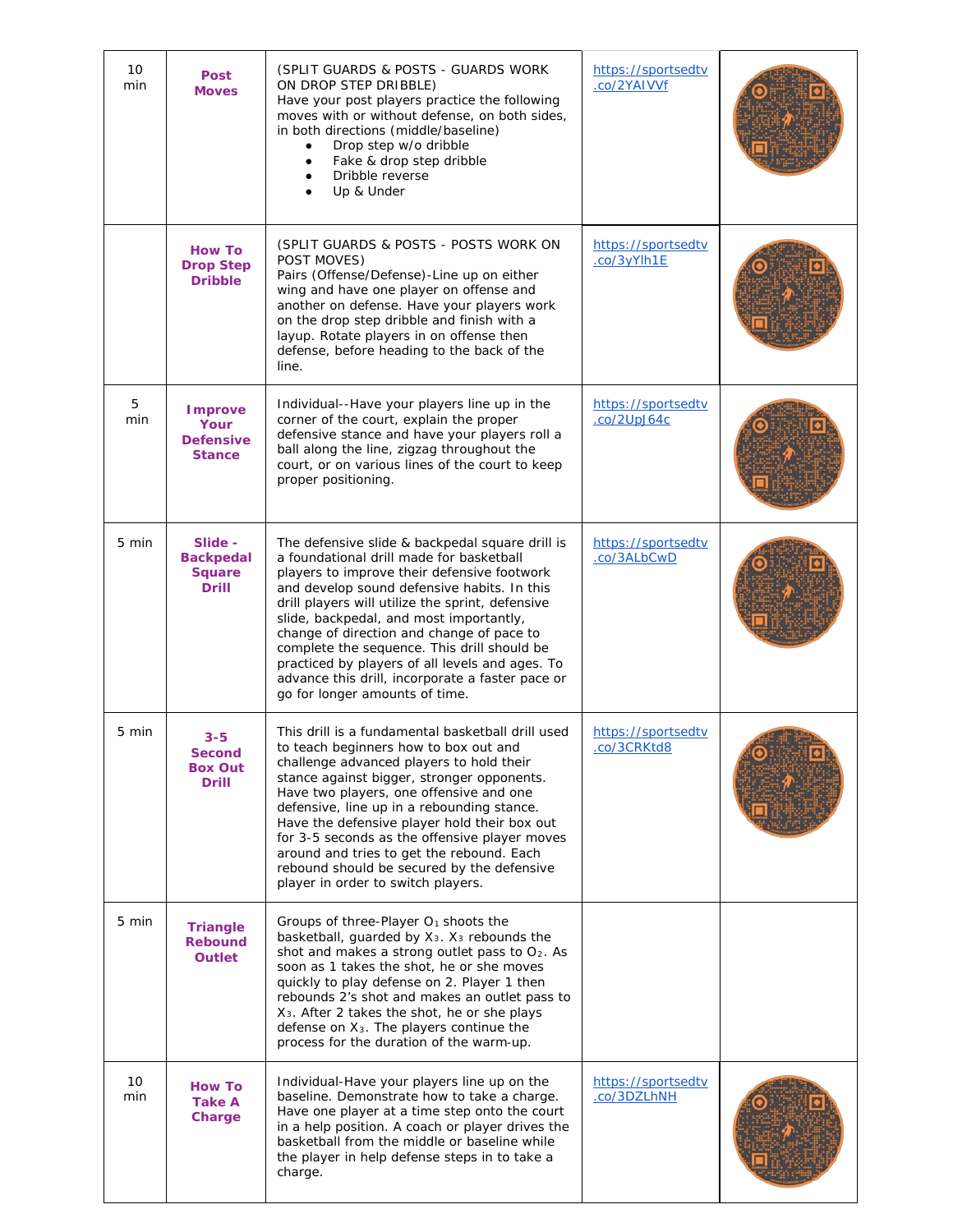| 15<br>min | <b>Rebound &amp;</b><br><b>Outlet</b><br>Game             | Play $4 \vee 4$ games half court, with one shooter<br>and one outlet; O4 shoots ball. On the<br>release, X1, X2, and X3 turn and box out the<br>players they're quarding. X (the outlet) moves<br>right or left, depending on which side of the<br>basket the ball is rebounded. The rebounder<br>turns and passes to X4. The defense tries to<br>complete three successful outlet passes in a<br>row; then the offense goes on defense, and<br>vice-versa. |  |
|-----------|-----------------------------------------------------------|-------------------------------------------------------------------------------------------------------------------------------------------------------------------------------------------------------------------------------------------------------------------------------------------------------------------------------------------------------------------------------------------------------------------------------------------------------------|--|
| 15<br>min | Free<br><b>Throw</b><br><b>Fast Break</b><br><b>Drill</b> | Offensive and defensive teams alternate free<br>throws. Practice defensive positioning after<br>release of ball and practice making outlet<br>passes, as in a fast break. If the offensive<br>team gets the rebound, continue play until<br>they score or the defense wins the ball.                                                                                                                                                                        |  |
| 90<br>min | <b>TOTAL TIME</b>                                         |                                                                                                                                                                                                                                                                                                                                                                                                                                                             |  |

| <b>Notes:</b> |  |
|---------------|--|
|               |  |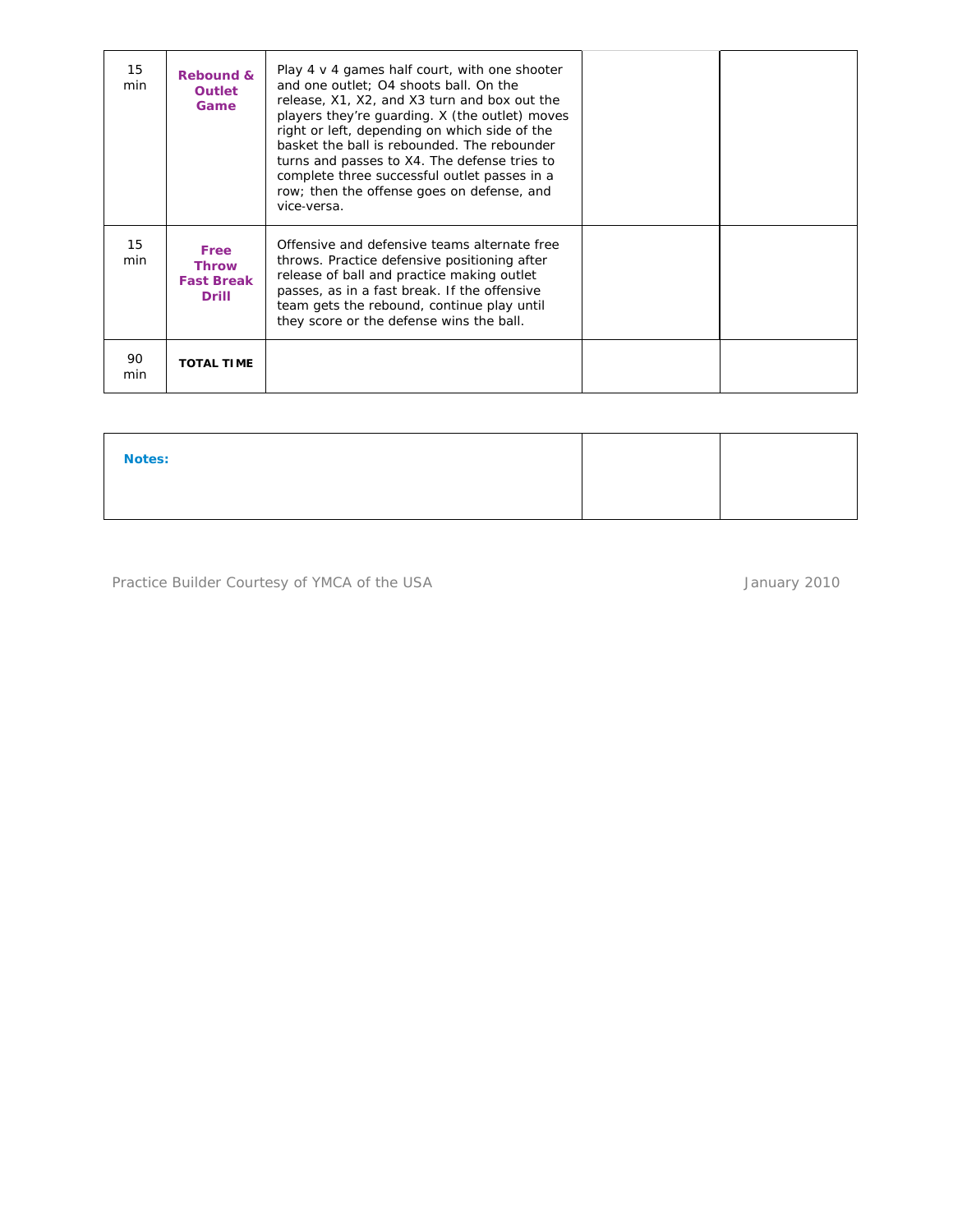



SportsEd<sup>TV</sup>

## Session 8

| <b>Practice Goals:</b> |                                                     |                                                                                                                                                                                                                                                                                                                                                                                                                                                                                                               |                                           |                 |
|------------------------|-----------------------------------------------------|---------------------------------------------------------------------------------------------------------------------------------------------------------------------------------------------------------------------------------------------------------------------------------------------------------------------------------------------------------------------------------------------------------------------------------------------------------------------------------------------------------------|-------------------------------------------|-----------------|
| <b>Time</b>            | <b>Activity</b><br><b>Type</b>                      | <b>Activity Description</b>                                                                                                                                                                                                                                                                                                                                                                                                                                                                                   | <b>Reference</b>                          | <b>Scan Me!</b> |
| 5 min                  | <b>Dynamic</b><br>Warm-up                           | Use these six movements as detailed in the<br>Dynamic Warmup Series to activate and warm<br>up the full body, including the quads,<br>hamstrings, hips, core, and important joints<br>like the knees and ankles.<br>1. Jog & Backpedal<br>2.<br><b>Butt Kicks</b><br>3.<br><b>High Knees</b><br>4. Lunge & Twist<br>Side Lunge Both Sides<br>5.<br>Karaoke<br>6.                                                                                                                                              | https://sportsedtv<br>.co/3xPMV0q         |                 |
| 5 min                  | Layup<br><b>Lines</b>                               | Individual - Line up two lines outside of the<br>key. Have the players dribble and use proper<br>footwork on their layup. Emphasize correct<br>hands.                                                                                                                                                                                                                                                                                                                                                         | https://sportsedtv<br>$.$ $co/382$ $VATP$ |                 |
| 5 min                  | <b>The Tip</b><br><b>Drill</b>                      | Individual (Split between 2 baskets)-Have<br>players complete each variation of the tip drill<br>with a finish for time or makes. The wall can<br>be used as a modification.<br>Single hand each side<br>$\bullet$<br>5 right, 5 Left same side<br>Alternate Hands Each Side                                                                                                                                                                                                                                  | https://sportsedtv<br>.co/3jZf0P3         |                 |
| 5 min                  | <b>Kyrie</b><br><b>Irving</b><br><b>Mikan Drill</b> | Individual-Kyrie Irving uses the basis of the<br>Mikan Drill to practice other finishes around<br>the basket. Have your players make 10<br>layups, 5 on each side for each different<br>finish.<br>Regular Layups<br>Finger Roll<br>Hook Shot<br>Euro Step                                                                                                                                                                                                                                                    | https://sportsedtv<br>.co/3A0u5VQ         |                 |
| 5<br>min               | <b>Hop Form</b><br><b>Shooting</b>                  | Individual/Pairs: In this drill, the player will<br>use a hop motion to simulate basic foot<br>movements experienced in a live game.<br>During the hop form shooting drill you want to<br>focus on landing in a balanced stance, and<br>shooting your shot straight up and down with<br>a full follow through.<br>Repeat 2, 4, 6, 8, 10x, times on each foot<br>before switching players. If multiple hoops are<br>available, spread players out in pairs/threes.<br>If not, line up behind the 3 point line. | https://sportsedtv<br>.co/3DedmAm         |                 |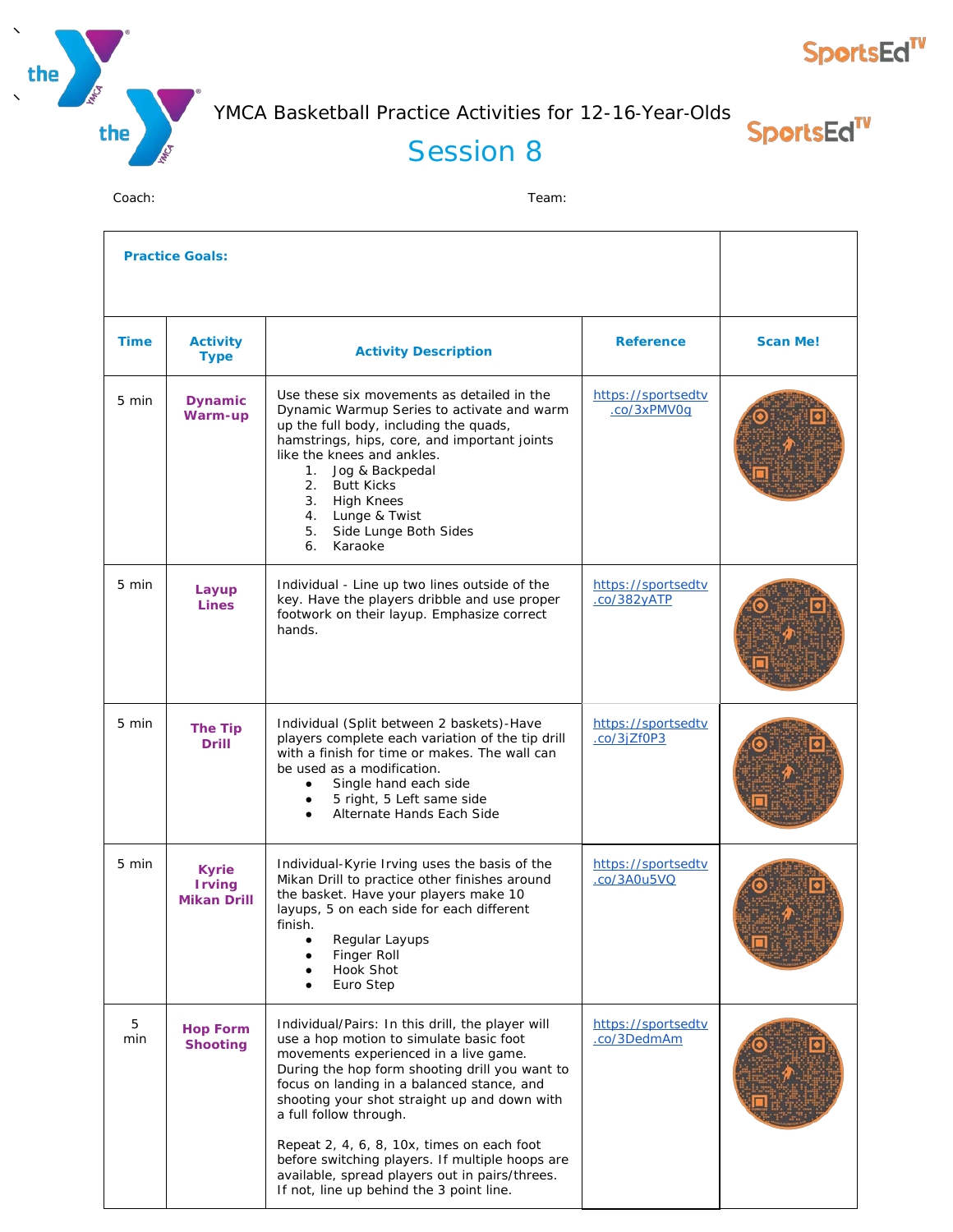| 5 min     | <b>How To Do</b><br><b>The Jump</b><br><b>Stop Pro</b><br><b>Hop</b> | Individual - Have your players line up on the<br>baseline to complete this footwork move.<br>Practice this move going full court and back<br>without the shot. Next, have your players line<br>up on the wing and use this move when<br>attacking the basket and finishing at the rim.                                                                                                                                                                                                                        | https://sportsedtv<br>.co/3nhHDsH |  |
|-----------|----------------------------------------------------------------------|---------------------------------------------------------------------------------------------------------------------------------------------------------------------------------------------------------------------------------------------------------------------------------------------------------------------------------------------------------------------------------------------------------------------------------------------------------------------------------------------------------------|-----------------------------------|--|
| 10<br>min | <b>The Mirror</b><br><b>Drill</b>                                    | Pairs-First, the pairs start stationary for a<br>proper defensive stance warmup for about 2<br>minutes. Then the pairs begin gradually<br>dribbling faster in a ZIGZAG. The offensive<br>player changes speed and directions, while<br>the defender reacts to the moves. The players<br>move down the length of floor, and then<br>switch roles.                                                                                                                                                              | https://sportsedtv<br>.co/3jYABpq |  |
| 10<br>min | <b>How To</b><br>Set A<br><b>Screen</b>                              | Screens are used by players to get open for a<br>shot, drive, dribble or pass. In this drill, we<br>review how to set on-ball screens and the<br>different screens players can set for their<br>teammate handling the ball.<br>First, have everyone complete each the screen<br>without defense and add a defender when the<br>team is ready.                                                                                                                                                                 | https://sportsedtv<br>.co/3mquzRb |  |
| 10<br>min | <b>How To</b><br><b>Defend A</b><br><b>Screen</b>                    | In this drill, the coach teaches the methods of<br>defending a ball screen. All methods are used<br>to prevent a specific move by the offense,<br>specifically the shot and the drive to the<br>basket.<br>Rotate all players in and out of four positions,<br>two offense and two defense. Review<br>How to go over a screen<br>How to go under a screen                                                                                                                                                     | https://sportsedtv<br>.co/3sJLYFU |  |
| 10<br>min | <b>Defending</b><br><b>The</b><br><b>Screen</b><br>Game              | Play 3 v 3 games, 2 coaches on offense can<br>be subbed for players if necessary. Begin by<br>playing in slower motion, using a cooperative<br>to active defense. Offensive players execute<br>on-the-ball screens. Defensive players must<br>fight through the screen and stay with their<br>opponents; they transition into playing<br>competitive defense. They attempt to keep<br>the offense from getting a good shot. The<br>player-coaches evaluate defenders' abilities in<br>getting around screens. |                                   |  |
| 10<br>min | <b>Defending</b><br>the Screen<br>- 5v5                              | Play 5v5. Offensive players execute on-the-<br>ball screens. Defensive players must fight<br>through the screen and stay with their<br>opponents; they transition into playing<br>competitive defense. They attempt to keep<br>the offense from getting a good shot. The<br>player-coaches evaluate defenders' abilities in<br>getting around screens.                                                                                                                                                        |                                   |  |
| 10<br>min | <b>Inbound</b><br><b>Passing</b><br>Game                             | The offense will score by running set play<br>within 10 seconds of inbounding the ball from<br>the end line.<br>Play 5 v 5, half court. Players can't dribble<br>except to drive to the basket. Use a 2-1-2<br>defense to defend space around the basket.<br>Restart play from the end lines.                                                                                                                                                                                                                 |                                   |  |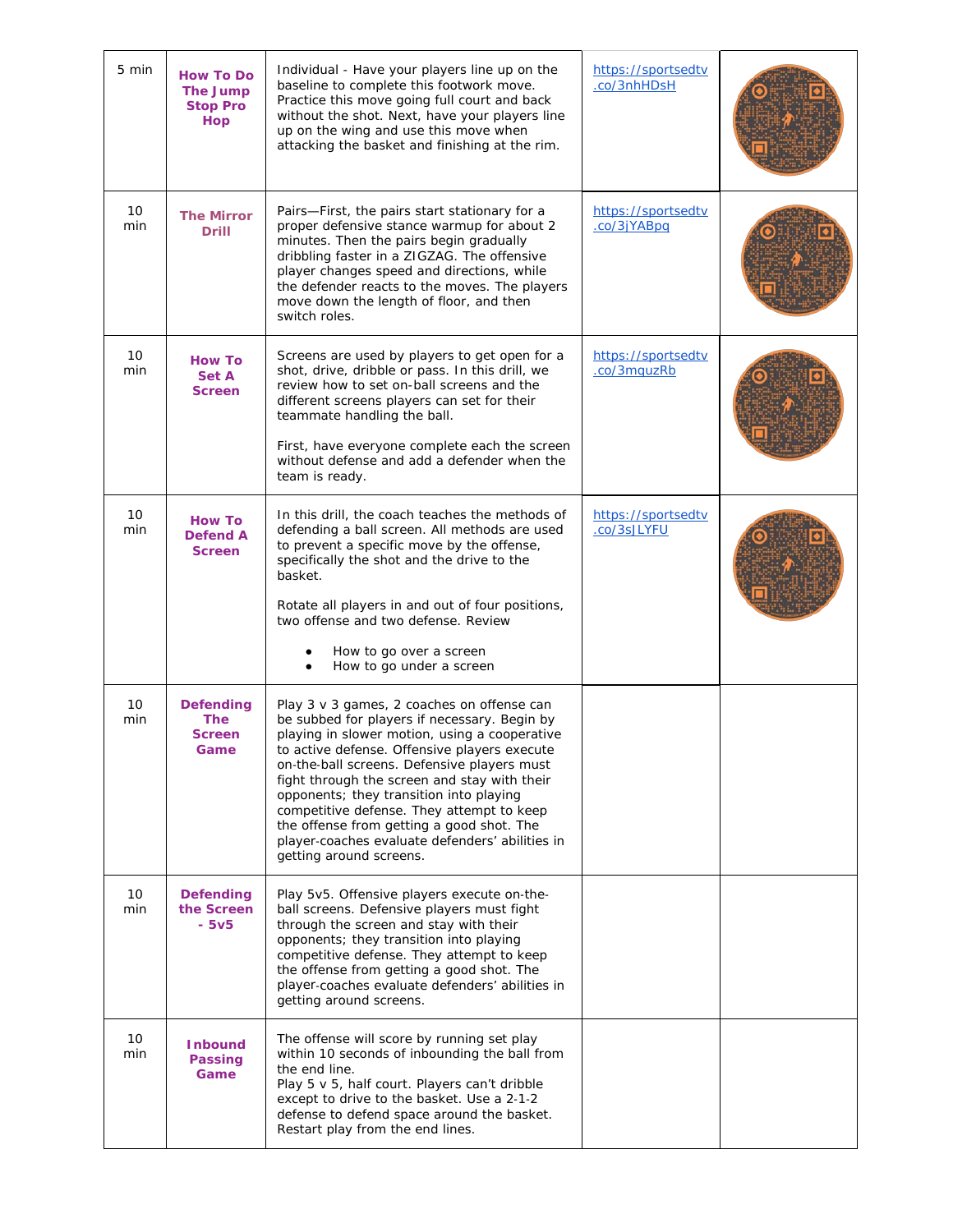| 10<br>min  | Free<br><b>Throw</b><br><b>Sprints</b> | Have each player shoot 10 free throws, 2 at a<br>time. Every miss is a down & back sprint. | How To Shoot<br>Free Throws:<br>https://sportsedtv<br>.com/sport/baske<br>tball-<br>instructional-<br>videos/how-to-<br>shoot-free-<br>throws-male |  |
|------------|----------------------------------------|--------------------------------------------------------------------------------------------|----------------------------------------------------------------------------------------------------------------------------------------------------|--|
| 100<br>min | <b>TOTAL TIME</b>                      |                                                                                            |                                                                                                                                                    |  |

| <b>Notes:</b> |  |
|---------------|--|
|               |  |

Practice Builder Courtesy of YMCA of the USA January 2010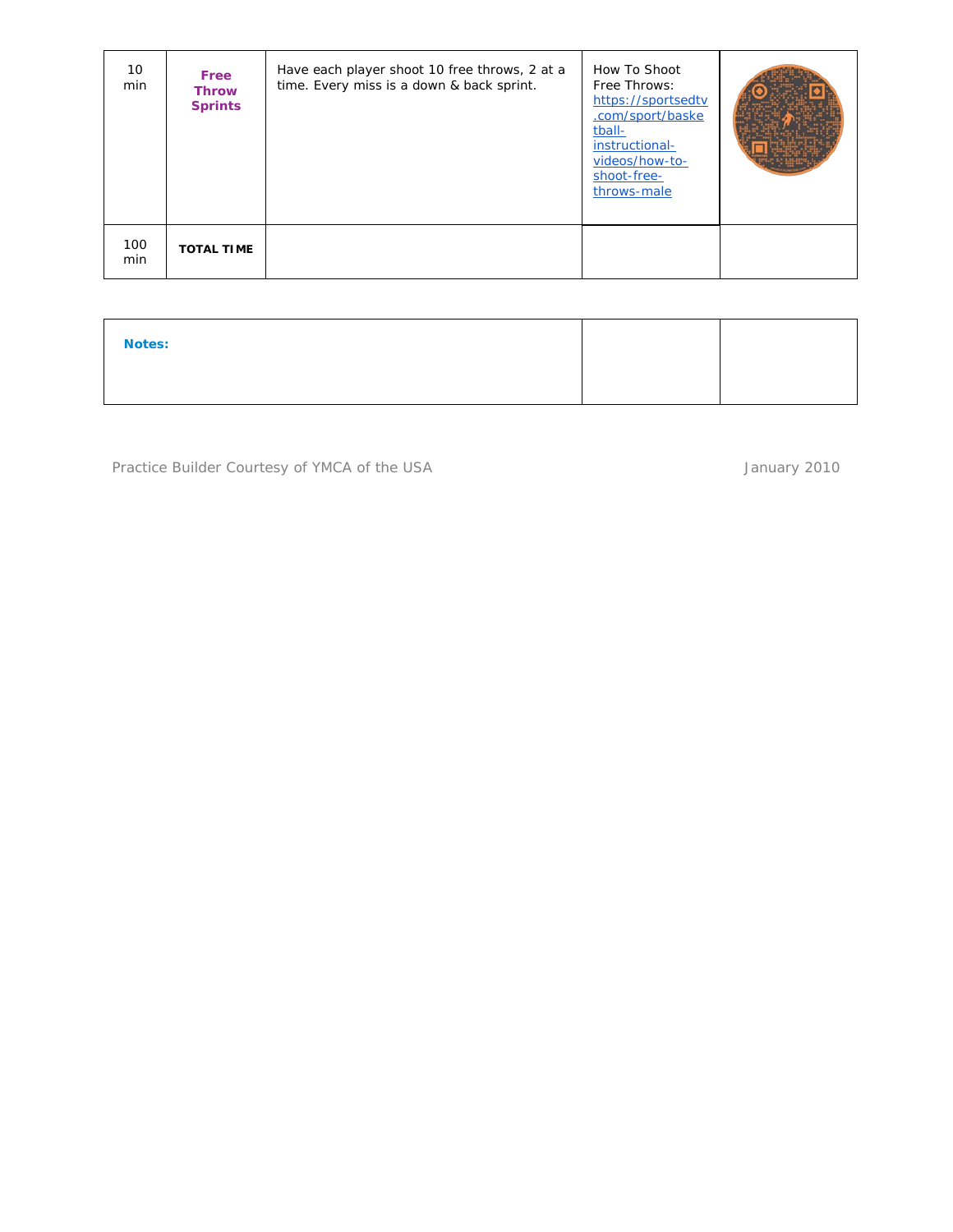



SportsEd<sup>TV</sup>

## Session 9

| <b>Practice Goals:</b> |                                               |                                                                                                                                                                                                                                                                                                                                                                                                                                                                                                                                      |                                   |                 |
|------------------------|-----------------------------------------------|--------------------------------------------------------------------------------------------------------------------------------------------------------------------------------------------------------------------------------------------------------------------------------------------------------------------------------------------------------------------------------------------------------------------------------------------------------------------------------------------------------------------------------------|-----------------------------------|-----------------|
| <b>Time</b>            | <b>Activity</b><br><b>Type</b>                | <b>Activity Description</b>                                                                                                                                                                                                                                                                                                                                                                                                                                                                                                          | <b>Reference</b>                  | <b>Scan Me!</b> |
| 5 min                  | <b>Dynamic</b><br>Warm-up                     | Use these six movements as detailed in the<br>Dynamic Warmup Series to activate and warm<br>up the full body, including the quads,<br>hamstrings, hips, core, and important joints<br>like the knees and ankles.<br>Jog & Backpedal<br>1.<br>2.<br><b>Butt Kicks</b><br>3.<br><b>High Knees</b><br>4. Lunge & Twist<br>Side Lunge Both Sides<br>5.<br>Karaoke<br>6.                                                                                                                                                                  | https://sportsedtv<br>.co/3xPMV0g |                 |
| 5 min                  | Lateral<br><b>Quickness</b><br><b>Builder</b> | Have players complete the footwork<br>movements shown in the lateral quickness<br>builder video. These movements can be done<br>with or without an agility ladder.                                                                                                                                                                                                                                                                                                                                                                   | https://sportsedtv<br>.co/3m2SJBq |                 |
| 5 min                  | Layup<br><b>Lines</b>                         | Individual - Line up two lines outside of the<br>key. Have the players dribble and use proper<br>footwork on their layup. Emphasize correct<br>hands.                                                                                                                                                                                                                                                                                                                                                                                | https://sportsedtv<br>.co/382yATP |                 |
| 5 min                  | <b>Ball</b><br>Manipulati<br>on Series        | Individual-Have your players line up on the<br>sideline or baseline in front of a cone and<br>perform the following ball manipulation<br>sequences. When manipulating the ball, the<br>hand covers and wraps over the ball.<br><b>Basic Ball Manipulation</b><br>+ Crossover Combo<br>+ Between The Legs Combo<br>+ All of the Above                                                                                                                                                                                                 | https://sportsedtv<br>.co/38WBeuF |                 |
| 10<br>min              | Curl<br><b>Progressio</b><br>n Drill          | Individual-The purpose of this drill is to<br>establish and improve footwork and shooting<br>skills when the defender is trailing.<br>For this drill, you'll need three cones and a<br>passer, players line up under the basket to<br>one side. Each player should focus on having<br>their hands in a shot ready position and<br>calling for the ball. Each player should plant<br>with their inside foot and shoot straight up<br>and down. Progress this drill by curling around<br>the cone farther and farther from the basket. | https://sportsedtv<br>.co/3snL2a1 |                 |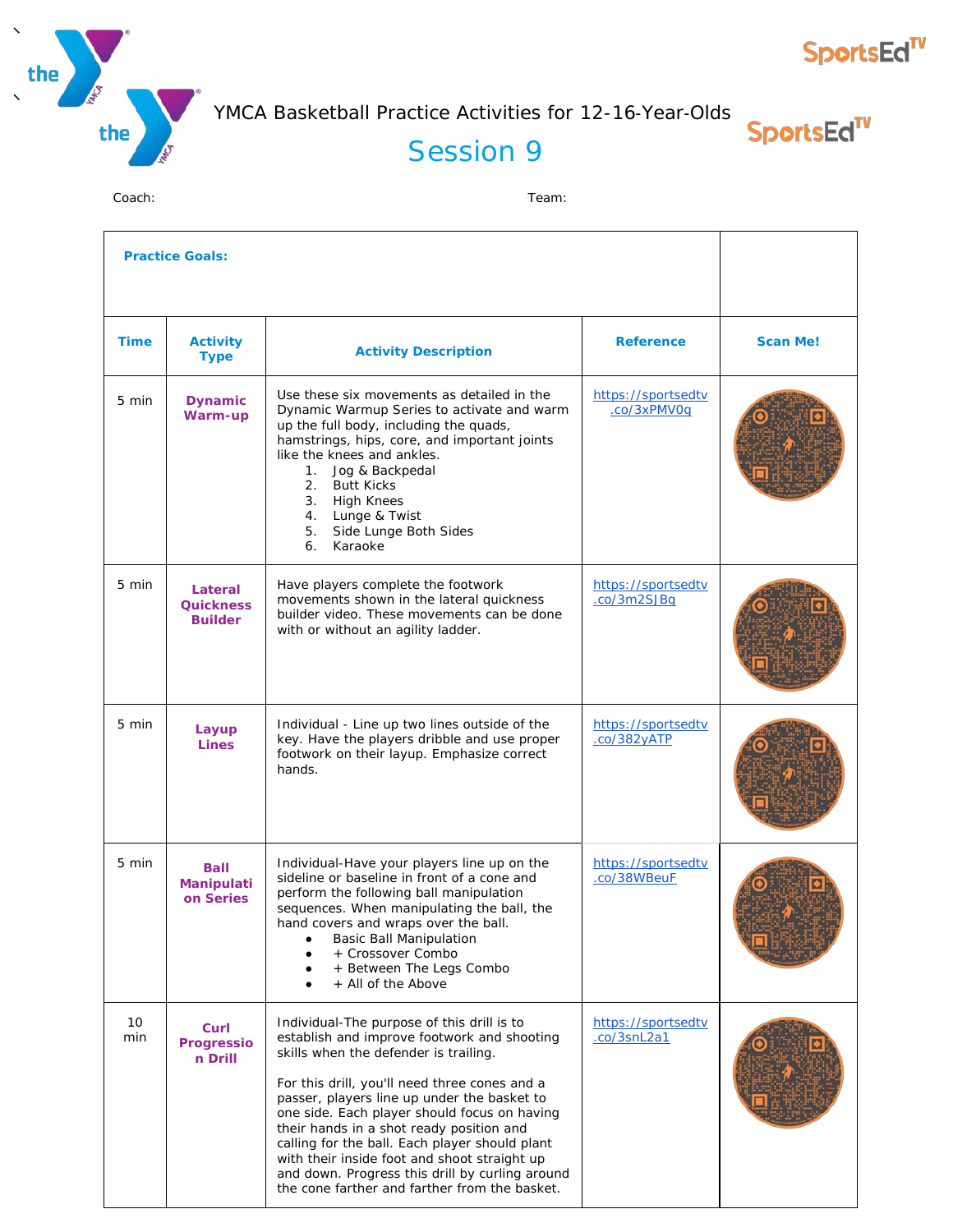| 10<br>min | <b>Spot</b><br><b>Shooting</b>                     | Pairs-Partners practice shooting around the<br>key or at select spots They keep track of the<br>number of baskets made.                                                                                                                                                                                                                                                                                                                                                                                                                                                                                                                               | https://sportsedtv<br>.co/3m5FKP5 |  |
|-----------|----------------------------------------------------|-------------------------------------------------------------------------------------------------------------------------------------------------------------------------------------------------------------------------------------------------------------------------------------------------------------------------------------------------------------------------------------------------------------------------------------------------------------------------------------------------------------------------------------------------------------------------------------------------------------------------------------------------------|-----------------------------------|--|
| 5<br>min  | Up & Back<br><b>Shooting</b>                       | Individual: Have players start at halfcourt.<br>Each player will take two shots in their turn.<br>Have the first player run into the key, receive<br>a pass, and take their first shot. From there,<br>backpedal to halfcourt and sprint to the free<br>throw line or 3pt line for the 2nd shot. Go for<br>a certain number of makes.                                                                                                                                                                                                                                                                                                                 | https://sportsedtv<br>.co/3gg8NcF |  |
| 10<br>min | <b>How To</b><br><b>Read The</b><br><b>Defense</b> | Individual-In this video, we teach the<br>identifiers to look for in your defense and how<br>to score based on defensive positioning. Once<br>you've explained this to your players, have<br>them line up as the coach plays the defensive<br>call. Start in the paint and work your way<br>back for more difficulty.                                                                                                                                                                                                                                                                                                                                 | https://sportsedtv<br>.co/3CTIHbE |  |
| 5<br>min  | Slide -<br>Pedal<br>Charge<br><b>Drill</b>         | In this drill you'll work on all facets of<br>defense, including sliding laterally left to right,<br>sprinting front and back, and lastly,<br>establishing your stance and taking a charge.<br>At the beginner level, this drill teaches young<br>athletes the proper footwork and stance in<br>order to develop sound defensive habits. This<br>is a very important aspect of a young athlete's<br>game to establish early on. On an<br>intermediate and advanced level, this drill can<br>be progressed with speed to increase<br>difficulty, longer run times to work on<br>conditioning, and faster movements to<br>develop and improve footwork. | https://sportsedtv<br>.co/3m8uEJh |  |
| 10<br>min | Give and<br>Go<br><b>Shooting</b>                  | Individual-The give and go is often one of the<br>first passing motions taught to players by<br>coaches at the beginning level. In this video,<br>SportsEdTV Executive Director, Mark<br>Strickland, will review how to teach the give<br>and go to youth players.<br>Placement options:<br><b>Halfcourt Wing</b><br>1.<br>2.<br><b>Halfcourt Center</b><br>3.<br><b>Baseline</b>                                                                                                                                                                                                                                                                     | https://sportsedtv<br>co/3xRHspE  |  |
| 10<br>min | <b>Offensive</b><br>Cuts                           | Individual - Players line up under the basket<br>and step onto the court when it is their turn to<br>perform cut. Players make a cut and either<br>take a jump shot or layup.<br>V cuts<br>L Cuts                                                                                                                                                                                                                                                                                                                                                                                                                                                     | https://sportsedtv<br>.co/3jUmToU |  |
| 10<br>min | <b>Offensive</b><br>Cuts -<br>2 v 1                | Play 2 v 1 half-court games with cooperative<br>to active defenders. Another player serves as<br>coach. The offense practices the give-and-go<br>three times, using L-cuts or V-cuts toward the<br>basket; then players rotate                                                                                                                                                                                                                                                                                                                                                                                                                        |                                   |  |